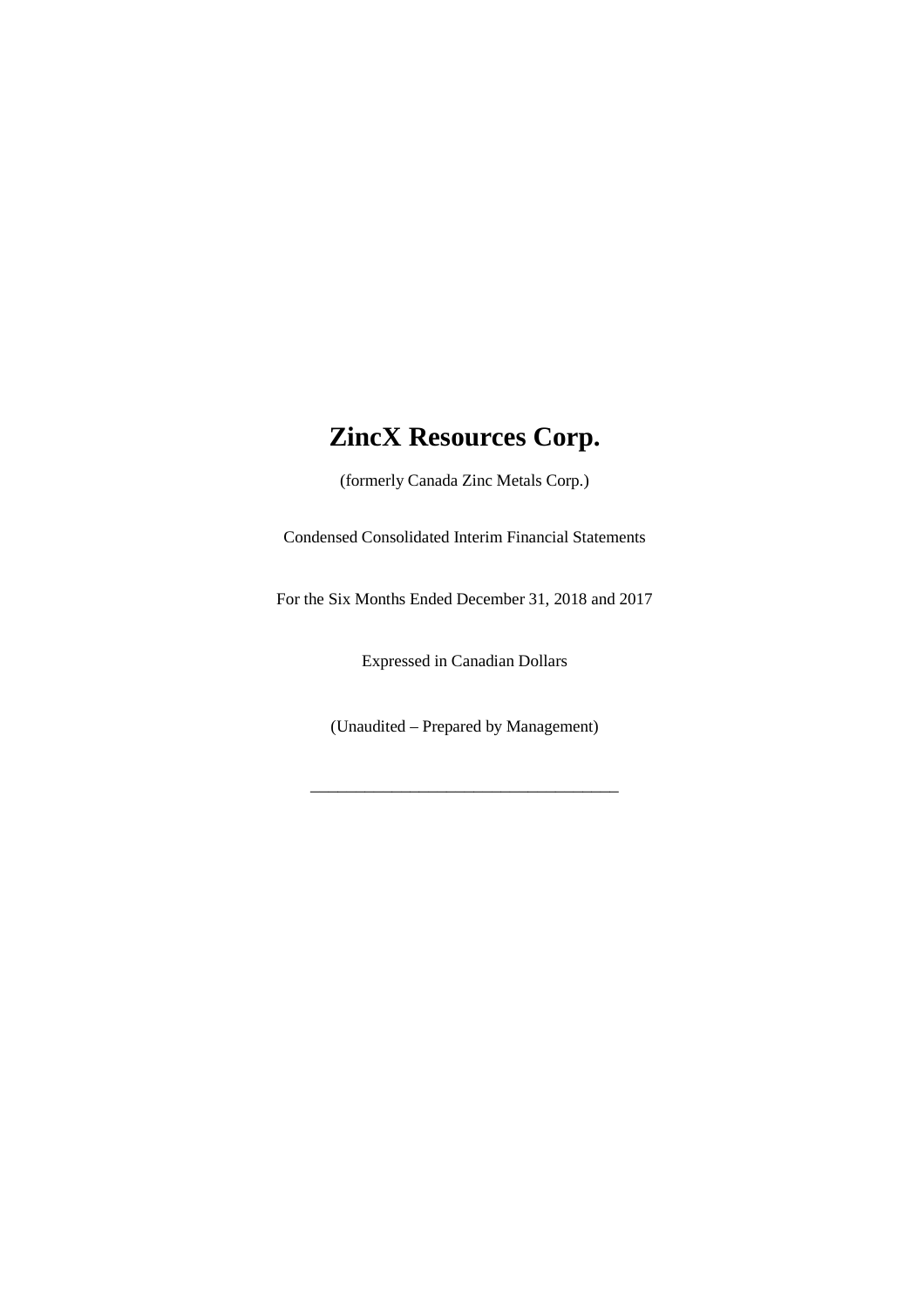(formerly Canada Zinc Metals Corp.)

| Index                                                                          | Page   |
|--------------------------------------------------------------------------------|--------|
|                                                                                |        |
|                                                                                |        |
|                                                                                |        |
|                                                                                |        |
|                                                                                |        |
| Notice of No Auditor Review                                                    | 3      |
|                                                                                |        |
| <b>Consolidated Interim Financial Statements</b>                               |        |
| Condensed Consolidated Interim Statements of Financial Position                | 4      |
| Condensed Consolidated Interim Statement of Changes in Equity                  | 5      |
| Condensed Consolidated Interim Statements of Operations and Comprehensive Loss | 6      |
| Condensed Consolidated Interim Statements of Cash Flows                        | 7      |
| Notes to Condensed Consolidated Interim Financial Statements                   | $8-24$ |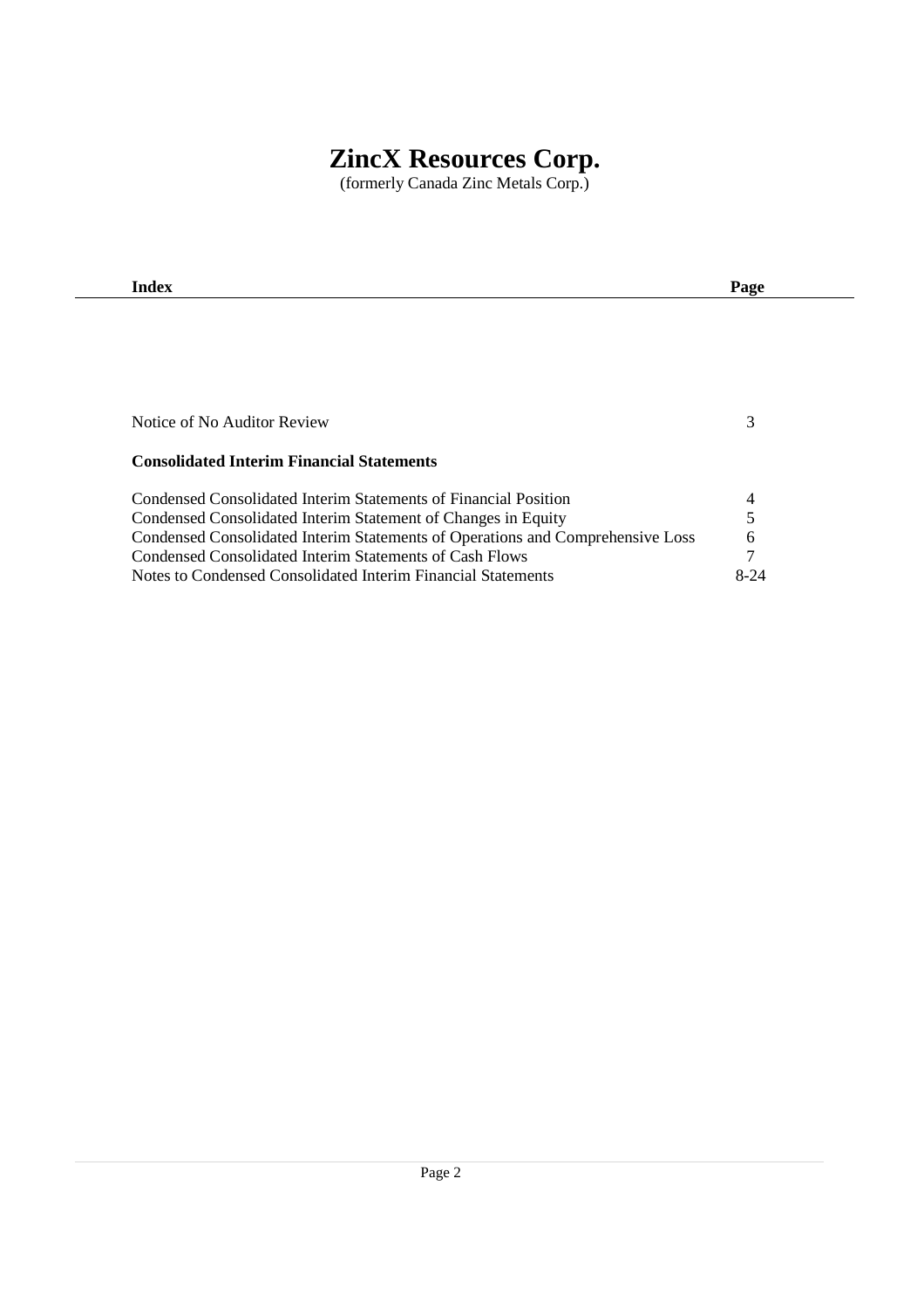(formerly Canada Zinc Metals Corp.)

## **NOTICE TO READER**

Under National Instrument 51-102, Part 4, subsection 4.3(3)(a), if an auditor has not performed a review of the condensed consolidated interim financial statements, they must be accompanied by a notice indicating that the financial statements have not been reviewed by an auditor.

The accompanying unaudited condensed consolidated interim financial statements of the Company have been prepared by management and approved by the Audit Committee and Board of Directors of the Company.

The Company's independent auditors have not performed a review of these condensed consolidated interim financial statements in accordance with the standards established by the Canadian Institute of Chartered Accountants for a review of interim financial statements by an entity's auditors.

February 15, 2019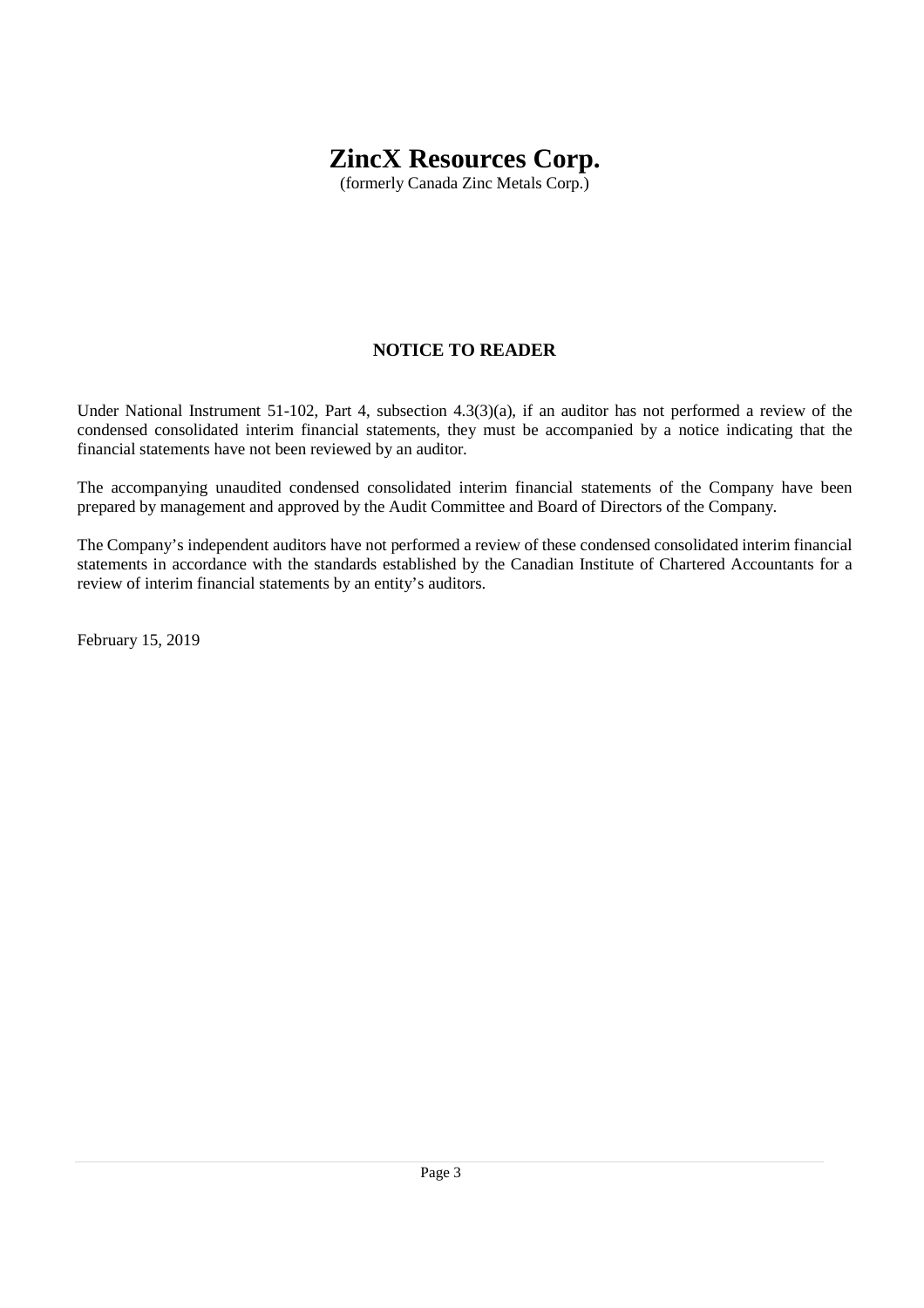(formerly Canada Zinc Metals Corp.) Condensed Consolidated Interim Statements of Financial Position As at December 31, 2018 and June 30, 2018 (Expressed in Canadian Dollars - Unaudited)

|                                        | <b>Note</b> | <b>December 31, 2018</b> | June 30, 2018    |
|----------------------------------------|-------------|--------------------------|------------------|
|                                        |             | (unaudited)              | (audited)        |
| <b>Assets</b>                          |             |                          |                  |
| Current assets                         |             |                          |                  |
| Cash                                   |             | \$<br>1,540,121          | 1,148,880<br>\$  |
| Receivables                            | 3           | 95,454                   | 45,171           |
| Loan receivable                        | 4           |                          | 118,466          |
| Prepaid expenses                       |             | 40,476                   | 65,439           |
| Marketable securities                  | 5           | 43,025                   | 57,150           |
| Investment                             | 6           | 2,525,818                | 4,004,314        |
|                                        |             | 4,244,894                | 5,439,420        |
| Other assets                           | 7           | 332,500                  | 332,500          |
| Equipment and leasehold improvements   | 10          | 230,900                  | 265,438          |
| Exploration and evaluation assets      | 11          | 74,352,023               | 73,068,056       |
|                                        |             | 79,160,317<br>\$         | \$<br>79,105,414 |
| <b>Liabilities</b>                     |             |                          |                  |
| <b>Current liabilities</b>             |             |                          |                  |
| Trade payables and accrued liabilities | 8           | \$<br>144,232            | \$<br>417,914    |
| Due to related parties                 |             | 34,344                   |                  |
| Flow-through premium liability         | 9           | 292,633                  | 232,453          |
|                                        |             | 471,209                  | 650,367          |
| Deferred income tax liability          |             | 1,613,000                | 1,613,000        |
| <b>Equity</b>                          |             |                          |                  |
| Capital stock                          | 12          | 101,823,198              | 100,855,264      |
| Reserves                               | 12          | 14,892,580               | 14,472,792       |
| Deficit                                |             | (39, 639, 670)           | (38, 479, 278)   |
| Accumulated other comprehensive loss   |             |                          | (6,731)          |
|                                        |             | 77,076,108               | 76,842,047       |
|                                        |             | 79,160,317<br>\$         | \$<br>79,105,414 |

**Nature and continuance of operations** (Note 1)

The accompanying notes form an integral part of these condensed consolidated interim financial statements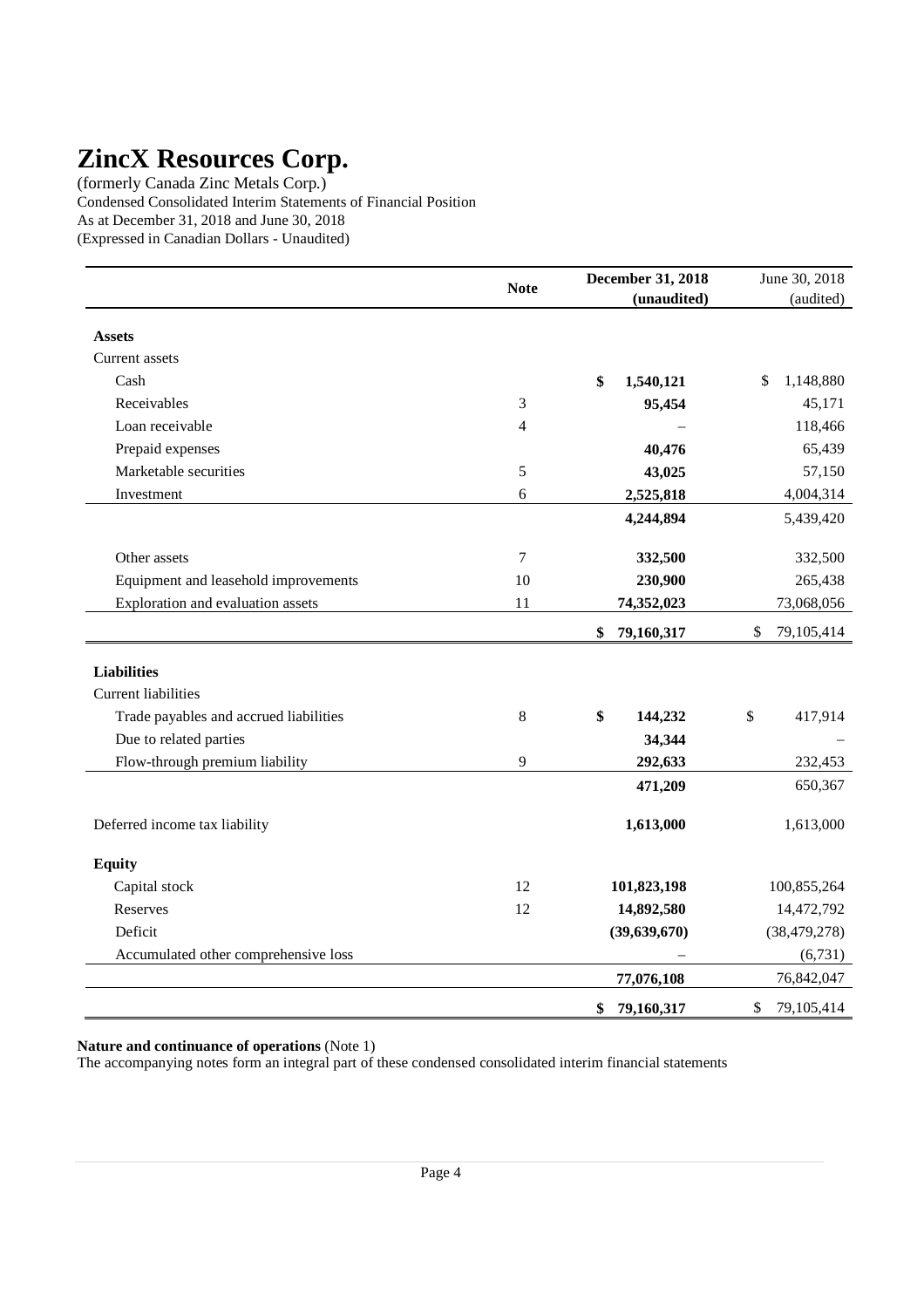(formerly Canada Zinc Metals Corp.) Condensed Consolidated Interim Statements of Changes in Equity (Expressed in Canadian Dollars - Unaudited)

|                                               |       |                               |                              |      | Capital Stock            |                                |    |                          |                          |                                                      |                     |
|-----------------------------------------------|-------|-------------------------------|------------------------------|------|--------------------------|--------------------------------|----|--------------------------|--------------------------|------------------------------------------------------|---------------------|
|                                               | Note  | Number of<br>common<br>shares | Number of<br>treasury shares |      | Common shares<br>Amount  | Treasury shares<br>Amount      |    | Reserves<br>(Note 12)    | Deficit                  | Accumulated<br>other<br>comprehensive<br>gain (loss) | <b>Total Equity</b> |
| <b>Balance, June 30, 2017</b>                 |       | 163,607,783                   | (564,000)                    | - \$ | 100,896,175              | \$ (184,381)                   | S  | 13,700,878               | $$ (36,660,295)$ \\$     | 12,431                                               | \$<br>77,764,808    |
| Treasury shares repurchased                   |       |                               | (434,000)                    |      | $\equiv$                 | (121,088)                      |    |                          |                          | $\overline{\phantom{a}}$                             | (121,088)           |
| Treasury shares cancelled                     |       | (564,000)                     | 564,000                      |      | (371, 865)               | 184,381                        |    | 187,484                  |                          |                                                      |                     |
| Flow-through private placements               |       | 4,112,900                     |                              |      | 1,521,773                |                                |    |                          |                          |                                                      | 1,521,773           |
| Flow-through premium liability                |       |                               |                              |      | (304, 355)               |                                |    |                          |                          | $\overline{\phantom{0}}$                             | (304, 355)          |
| Share issuance costs                          |       |                               | $\overline{\phantom{0}}$     |      | (100, 903)               |                                |    |                          |                          | $\overline{\phantom{0}}$                             | (100, 903)          |
| Exercise of share options                     |       | 10,000                        |                              |      | 4,154                    |                                |    | (1,854)                  |                          |                                                      | 2,300               |
| Share-based compensation                      |       |                               | $\overline{\phantom{0}}$     |      |                          |                                |    | 3,130                    |                          |                                                      | 3,130               |
| Change in fair value of securities            |       |                               |                              |      |                          |                                |    | $\equiv$                 |                          | 5,563                                                | 5,563               |
| Net loss for the period                       |       |                               | $\equiv$                     |      | $\overline{\phantom{0}}$ | $\overline{\phantom{0}}$       |    | $\overline{\phantom{m}}$ | (680, 404)               | $\overline{\phantom{m}}$                             | (680, 404)          |
| Balance, December 31, 2017                    |       | 167, 166, 683                 | (434,000)                    |      | 101,644,979              | (121,088)                      |    | 13,889,638               | (37,340,699)             | 17,994                                               | 78,090,824          |
| Treasury shares repurchased                   |       | $\overline{\phantom{0}}$      | (1,394,500)                  |      |                          | (406, 479)                     |    |                          |                          |                                                      | (406, 479)          |
| Treasury shares cancelled                     |       | (1,047,000)                   | 1,047,000                    |      | (640, 762)               | 314,986                        |    | 325,776                  |                          |                                                      |                     |
| Exercise of share options                     |       | 50,000                        |                              |      | 63,628                   | $\overline{\phantom{0}}$       |    | (52, 128)                |                          |                                                      | 11,500              |
| Share-based compensation                      |       |                               |                              |      |                          | $\overline{\phantom{0}}$       |    | 309,506                  | $\overline{\phantom{0}}$ |                                                      | 309,506             |
| Change in fair value of securities            |       |                               |                              |      |                          | $\overline{\phantom{0}}$       |    |                          | $\overline{\phantom{0}}$ | (24, 725)                                            | (24, 725)           |
| Net loss for the period                       |       |                               |                              |      |                          | $\equiv$                       |    | $\overline{\phantom{m}}$ | (1, 138, 579)            | $\overline{\phantom{0}}$                             | (1, 138, 579)       |
| Balance, June 30, 2018                        |       | 166,169,683                   | (781, 500)                   |      | 101,067,845              | (212, 581)                     |    | 14,472,792               | (38, 479, 278)           | (6,731)                                              | 76,842,047          |
| Treasury shares cancelled                     | 12    | (781, 500)                    | 781,500                      |      | (475,540)                | 212,581                        |    | 262,959                  |                          |                                                      |                     |
| Flow-through private placements               | 12(b) | 3,568,692                     |                              |      | 1,391,790                |                                |    |                          |                          |                                                      | 1,391,790           |
| Flow-through premium liability                | 9     |                               | $\overline{\phantom{0}}$     |      | (292, 633)               | $\overline{\phantom{0}}$       |    |                          |                          | $\overline{\phantom{0}}$                             | (292, 633)          |
| Share issuance costs                          | 12(b) |                               | $\overline{\phantom{0}}$     |      | (74, 109)                | $\overline{\phantom{0}}$       |    |                          |                          | $\overline{\phantom{0}}$                             | (74, 109)           |
| Exercise of share options                     | 12    | 142,500                       |                              |      | 84,845                   |                                |    | (48, 820)                |                          |                                                      | 36,025              |
| Exercise of warrants                          | 12    | 220,000                       | $\overline{\phantom{0}}$     |      | 121,000                  | $\overline{\phantom{0}}$       |    |                          |                          | $\overline{\phantom{0}}$                             | 121,000             |
| Share-based compensation                      | 12    |                               |                              |      |                          | -                              |    | 205,649                  |                          |                                                      | 205,649             |
| Reclassification on the adoption<br>of IFRS 9 | 2     |                               |                              |      |                          |                                |    |                          | (6,731)                  | 6,731                                                |                     |
| Net loss for the period                       |       |                               |                              |      |                          | $\overline{\phantom{0}}$       |    |                          | (1,153,661)              |                                                      | (1,153,661)         |
| Balance, December 31, 2018                    |       | 169,319,375                   | $-$                          |      | \$101,823,198            | \$<br>$\overline{\phantom{0}}$ | \$ | 14,892,580               | $$ (39,639,670)$ \\$     | $\overline{\phantom{0}}$                             | \$<br>77,076,108    |

The accompanying notes form an integral part of these condensed consolidated interim financial statements.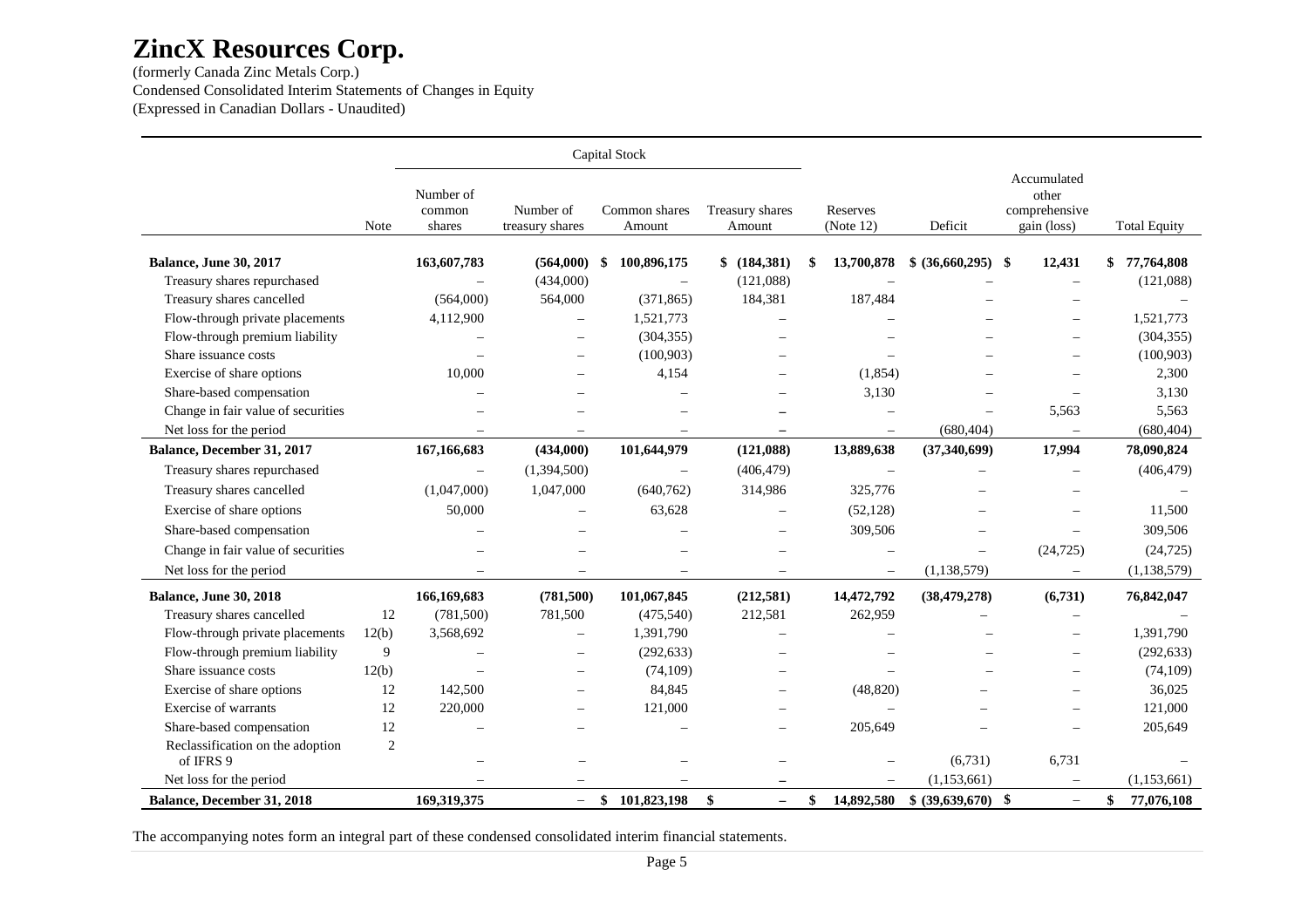(formerly Canada Zinc Metals Corp.)

Condensed Consolidated Interim Statements of Operations and Comprehensive Loss (Expressed in Canadian Dollars - Unaudited)

|                                                                 |             |                 | Three months ended |               | Six months ended |
|-----------------------------------------------------------------|-------------|-----------------|--------------------|---------------|------------------|
|                                                                 |             |                 | December 31,       |               | December 31,     |
|                                                                 | <b>Note</b> | 2018            | 2017               | 2018          | 2017             |
| <b>ADMINISTRATION EXPENSES</b>                                  |             |                 |                    |               |                  |
| Administration                                                  | 14          | \$<br>15,000    | \$<br>15,000       | \$<br>30,000  | \$<br>30,000     |
| Bank charges and interest                                       |             | 330             | 386                | 834           | 971              |
| <b>Bonuses</b>                                                  | 14          | 30,256          | 42,084             | 30,256        | 42,084           |
| Consulting                                                      |             | 12,795          | 48,750             | 143,438       | 213,140          |
| Depreciation                                                    | 10          | 487             | 612                | 974           | 1,218            |
| Directors' fees                                                 | 14          | 10,000          | 10,000             | 20,000        | 20,000           |
| Flow-through taxes (recovery)                                   |             | (187)           |                    | 459           |                  |
| Investor relations                                              |             | 333             | 1,700              | 633           | 2,149            |
| Management fees                                                 | 14          | 88,500          | 88,500             | 177,000       | 177,000          |
| Marketing                                                       |             | 112,877         | 23,021             | 247,237       | 75,521           |
| Office and miscellaneous                                        |             | 22,156          | 25,818             | 47,098        | 42,718           |
| Professional fees                                               |             | 7,443           | 6,564              | 7,443         | 6,564            |
| Regulatory fees                                                 |             | 5,079           | 7,029              | 9,929         | 16,624           |
| Rent                                                            |             | 24,281          | 24,263             | 48,563        | 48,484           |
| Share-based compensation (recovery)                             | 12          | (4,949)         | 1,565              | 205,649       | 3,130            |
| Transfer agent fees                                             |             | 1,638           | 1,557              | 4,857         | 5,305            |
| Travel and promotion                                            |             | 26,696          | 121,424            | 92,467        | 147,122          |
| Wages and benefits                                              |             | 110,985         | 163,103            | 232,358       | 227,561          |
| Loss before other items                                         |             | (463,720)       | (581, 376)         | (1,299,195)   | (1,059,591)      |
| <b>OTHER ITEMS</b>                                              |             |                 |                    |               |                  |
| Interest income                                                 |             | 24,219          | 26,353             | 47,821        | 52,660           |
| Impairment allowance                                            |             | (2,521)         |                    | (123, 507)    |                  |
| Gain on sale of marketable securities                           | 5           |                 |                    |               | 18,395           |
| Adjustment for change in fair value of<br>marketable securities |             | (7, 925)        |                    | (14, 125)     |                  |
| Other income                                                    |             |                 |                    | 2,892         |                  |
|                                                                 |             | 13,773          | 26,353             | (86,919)      | 71,055           |
| Loss before income taxes                                        |             | (449, 947)      | (555, 023)         | (1,386,114)   | (988, 536)       |
| Deferred income tax recovery                                    | 9           | 13,237          |                    | 232,453       | 308,132          |
| Loss before comprehensive loss                                  |             | (436,710)       | (555, 023)         | (1,153,661)   | (680, 404)       |
| Adjustment for change in fair value of                          |             |                 |                    |               |                  |
| marketable securities                                           | 5           |                 | (30, 875)          |               | 5,563            |
| Comprehensive loss for the period                               |             | \$<br>(436,710) | \$<br>(585, 898)   | \$(1,153,661) | \$<br>(674, 841) |
| Basic and diluted loss per share                                |             | \$<br>(0.003)   | \$<br>(0.003)      | \$<br>(0.007) | \$<br>(0.004)    |
| Weighted average number of common                               |             |                 |                    |               |                  |
| shares outstanding                                              |             | 167,403,384     | 165,646,698        | 166,628,267   | 164,425,154      |

The accompanying notes form an integral part of these condensed consolidated interim financial statements.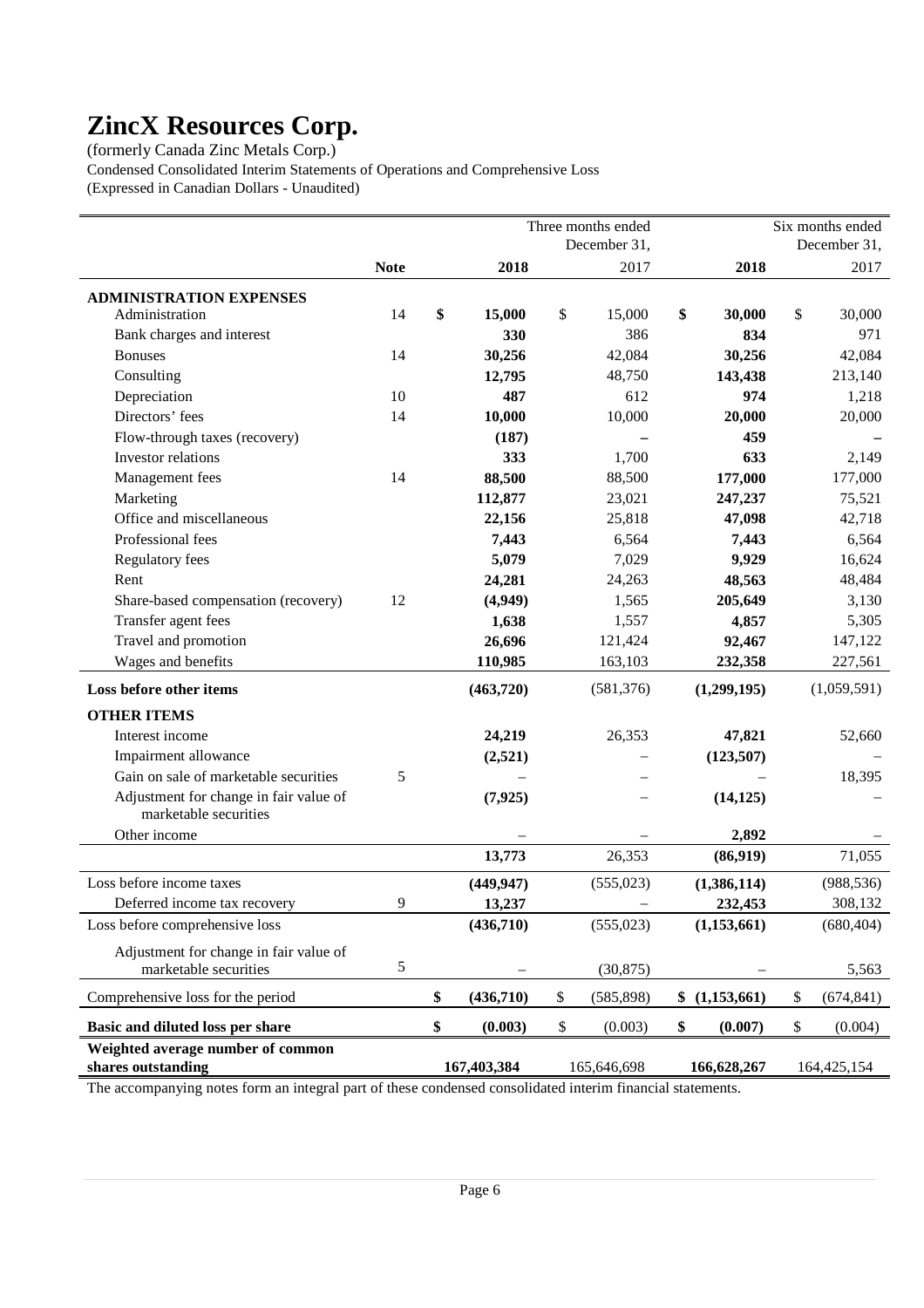(formerly Canada Zinc Metals Corp.) Condensed Consolidated Interim Statements of Cash Flows

(Expressed in Canadian Dollars - Unaudited)

|                                                                 | Six months ended December 31, |    |                      |  |  |  |
|-----------------------------------------------------------------|-------------------------------|----|----------------------|--|--|--|
|                                                                 | 2018                          |    | 2017                 |  |  |  |
| <b>CASH FLOWS FROM OPERATING ACTIVITIES</b>                     |                               |    |                      |  |  |  |
| Net loss for the period                                         | \$<br>(1,153,661)             | \$ | (680, 404)           |  |  |  |
| Items not affecting cash:                                       |                               |    |                      |  |  |  |
| Depreciation                                                    | 974                           |    | 1,218                |  |  |  |
| Interest accrued on investments and loan receivable             | (35, 806)                     |    | (31, 224)            |  |  |  |
| Impairment allowance                                            | 123,507                       |    |                      |  |  |  |
| Gain on sale of marketable securities                           |                               |    | (18, 395)            |  |  |  |
| Share-based compensation                                        | 205,649                       |    | 3,130                |  |  |  |
| Adjustment for change in fair value of marketable<br>securities | 14,125                        |    |                      |  |  |  |
| Deferred income tax recovery                                    | (232, 453)                    |    | (308, 132)           |  |  |  |
| Changes in non-cash working capital items:                      |                               |    |                      |  |  |  |
| Receivables                                                     | (50, 283)                     |    | 19,282               |  |  |  |
| Prepaid expenses                                                | 24,963                        |    | 91,475               |  |  |  |
| Accounts payable and accrued liabilities                        | (78, 155)                     |    | (37, 922)            |  |  |  |
| Due to related parties                                          | 34,344                        |    |                      |  |  |  |
| Cash used in operating activities                               | (1,146,796)                   |    | (960, 972)           |  |  |  |
|                                                                 |                               |    |                      |  |  |  |
| <b>CASH FLOWS FROM INVESTING ACTIVITIES</b>                     |                               |    |                      |  |  |  |
| GIC investment, net<br>Marketable securities                    | 1,509,260                     |    | (189, 508)<br>58,525 |  |  |  |
|                                                                 |                               |    | (30, 363)            |  |  |  |
| Equipment and leasehold improvements                            |                               |    |                      |  |  |  |
| Exploration and evaluation asset costs, net                     | (1,445,929)                   |    | (2, 137, 818)        |  |  |  |
| Cash generated from (used in) investing activities              | 63,331                        |    | (2,299,164)          |  |  |  |
| <b>CASH FLOWS FROM FINANCING ACTIVITIES</b>                     |                               |    |                      |  |  |  |
| Issuance of capital stock from private placements, net          | 1,317,681                     |    | 1,420,870            |  |  |  |
| Exercise of share options and warrants                          | 157,025                       |    | 2,300                |  |  |  |
| Common shares repurchased                                       |                               |    | (121,088)            |  |  |  |
|                                                                 |                               |    | 1,302,082            |  |  |  |
| Cash generated from financing activities                        | 1,474,706                     |    |                      |  |  |  |
| Change in cash during the period                                | 391,241                       |    | (1,958,054)          |  |  |  |
| Cash, beginning of period                                       | 1,148,880                     |    | 4,464,425            |  |  |  |
| Cash, end of period                                             | \$<br>1,540,121               | \$ | 2,506,371            |  |  |  |

Supplemental disclosure with respect to cash flows (Note 13)

The accompanying notes form an integral part of these condensed consolidated interim financial statements.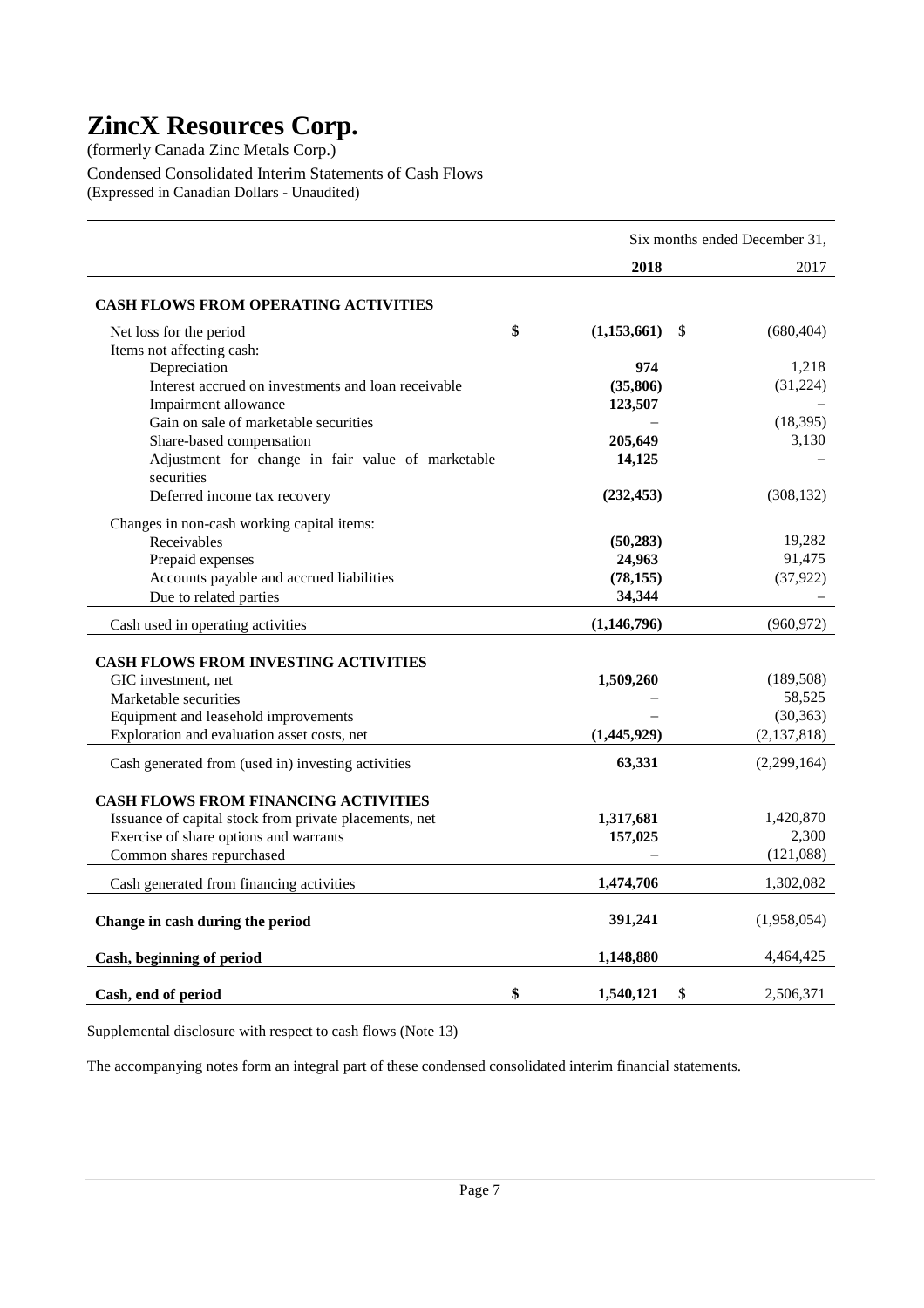(formerly Canada Zinc Metals Corp.) Notes to Condensed Consolidated Financial Statements For the six months ended December 31, 2018 and 2017 (Expressed in Canadian Dollars, unless otherwise stated)

## **1. NATURE AND CONTINUANCE OF OPERATIONS**

ZincX Resources Corp. (the "Company") is incorporated under the laws of the Province of British Columbia. The Company operates in one business segment, that being the exploration and evaluation of resource properties in Canada, and has not yet determined whether these properties contain ore reserves that are economically recoverable. The recoverability of the amounts shown for exploration and evaluation assets is dependent upon the existence of economically recoverable reserves, the ability of the Company to obtain necessary financing to complete their development, and upon future profitable production.

Effective May 7, 2018, the Company changed its name from Canada Zinc Metals Corp. to ZincX Resources Corp. and commenced trading its shares on the TSX Venture Exchange ("TSX-V") under the new name and symbol ZNX.

The Company's head office and principal address is Suite 2050-1055 West Georgia Street, PO Box 11121, Royal Centre, Vancouver, BC V6E 3P3. The registered and records office is Suite 400, 725 Granville Street, Vancouver, BC, V7Y 1G5.

These consolidated financial statements have been prepared on a going concern basis, which presumes that the Company will be able to realize its assets and discharge its liabilities in the normal course of business for the foreseeable future. The Company has incurred losses since its inception and the ability of the Company to continue as a going-concern depends upon its ability to raise adequate financing and to commence profitable operations in the future.

While the Company has been successful in obtaining its required financing in the past, mainly through the issuance of equity capital, there is no assurance that such financing will be available or be available on favorable terms. An inability to raise additional financing may impact the future assessment of the Company as a going concern. The consolidated financial statements do not include adjustments to amounts and classifications of assets and liabilities that might be necessary should the Company be unable to continue operations.

At December 31, 2018, the Company has a positive working capital position of \$3,773,685 (June 30, 2018 - \$4,789,053). Management believes the Company has sufficient working capital to maintain its operations and its exploration activities for the next fiscal year.

### **2. SIGNIFICANT ACCOUNTING POLICIES AND BASIS OF PREPARATION**

These financial statements were authorized for issue on February 15, 2019 by the directors of the Company.

### *Statement of compliance*

These condensed consolidated interim financial statements have been prepared in accordance with International Accounting Standard 34, Interim Financial Reporting ("IAS 34") using accounting policies consistent with International Financial Reporting Standards ("IFRS") as issued by the International Accounting Standards Board ("IASB").

These condensed consolidated interim financial statements have been prepared using accounting policies consistent with those used in the Company's annual financial statements for the year ended June 30, 2018 except for new standards, interpretations and amendments mandatory effective for the first time from July 1, 2018 as noted below.

It is, therefore, recommended that these condensed interim financial statements be read in conjunction with the Company's audited consolidated financial statements for the year ended June 30, 2018.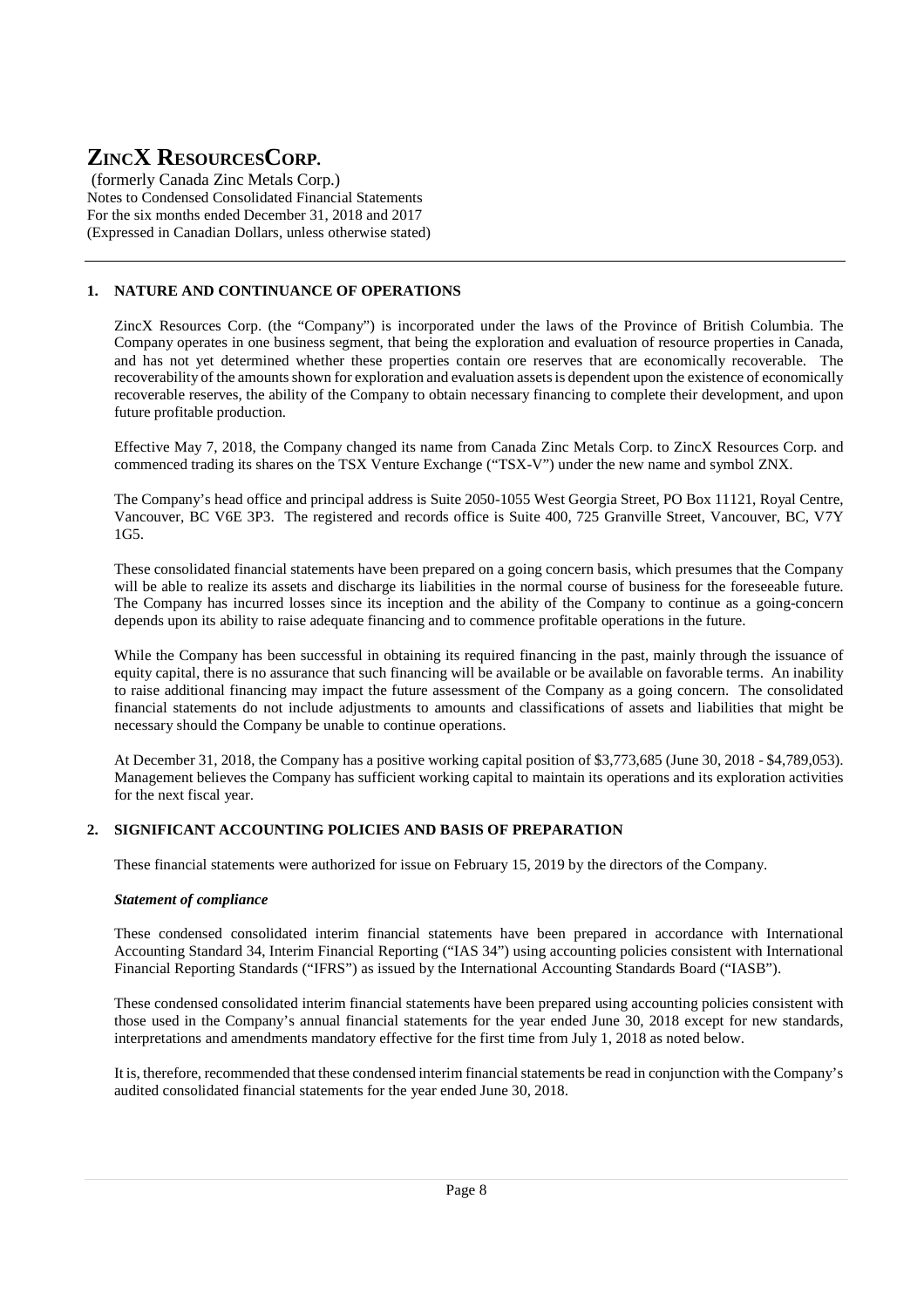(formerly Canada Zinc Metals Corp.) Notes to Condensed Consolidated Financial Statements For the six months ended December 31, 2018 and 2017 (Expressed in Canadian Dollars, unless otherwise stated)

## **2. SIGNIFICANT ACCOUNTING POLICIES AND BASIS OF PREPARATION** (cont'd)

#### *Basis of preparation*

These condensed consolidated interim financial statements of the Company have been prepared on an accrual basis except for certain cash flow information and are based on historical costs, except for certain financial instruments classified as financial instruments at fair value through profit and loss or available-for-sale which are stated at their fair value. The consolidated interim financial statements are presented in Canadian dollars unless otherwise noted, which is also the functional currency of the Company and its subsidiary.

The accounting policies chosen by the Company have been applied consistently to all periods presented.

#### *Principles of consolidation*

These condensed consolidated interim financial statements include amounts of the Company and its wholly owned subsidiary Ecstall Mining Corp. ("Ecstall"), a company incorporated under the laws of the Province of British Columbia and engaged in the exploration and evaluation of resource properties.

Subsidiaries are corporations in which the Company is able to control the financial operating, investing and financing activities and policies, which is the authority usually connected with holding majority voting rights. The consolidated financial statements include the accounts of the Company and its controlled entity from the date on which control was acquired. Ecstall uses the same reporting period and the same accounting policies as the Company.

All inter-entity balances and transactions, including unrealized profits and losses arising from inter-company transactions, have been eliminated in full on consolidation.

### *Recent accounting pronouncements*

### *IFRS 9 - Financial Instruments ("IFRS 9")*

As at July 1, 2018, the Company adopted all of the requirements of IFRS 9, which replaced IAS 39 Financial Instruments: Recognition and Measurement ("IAS 39"). IFRS 9 introduces extensive changes to IAS 39's guidance on the classification and measurement of financial assets and a new "expected credit loss model" for the impairment of financial assets. IFRS 9 also provides new guidance on the application of hedge accounting. The standard was effective for annual periods beginning on or after January 1, 2018.

Most of the requirements in IAS 39 for classification and measurement of financial liabilities were carried forward in IFRS 9, so the Company's accounting policy with respect to financial liabilities is substantially unchanged.

As a result of adopting this standard, the Company has changed its accounting policy for financial assets retrospectively, for assets that were recognized at the date of application. An assessment has been made and the impact to the Company's consolidated financial statements was to reclassify its available-for-sale marketable securities to "fair value through profit or loss" financial asset category. The Company adopted IFRS 9 retrospectively without restatement of comparative amounts resulting in a reclassification of \$6,731 from accumulated other comprehensive loss ("AOCL") to deficit on July 1, 2018. Future changes in the fair value of these marketable securities will be recorded directly in profit or loss (Note 5). No other differences of any significance have been noted in relation to the adoption of IFRS 9.

The following are new accounting policies for financial assets under IFRS 9. All other aspects of our accounting policies for financial instruments as disclosed in Note 2 to the audited consolidated financial statements for the year ended June 30, 2018 are unaffected.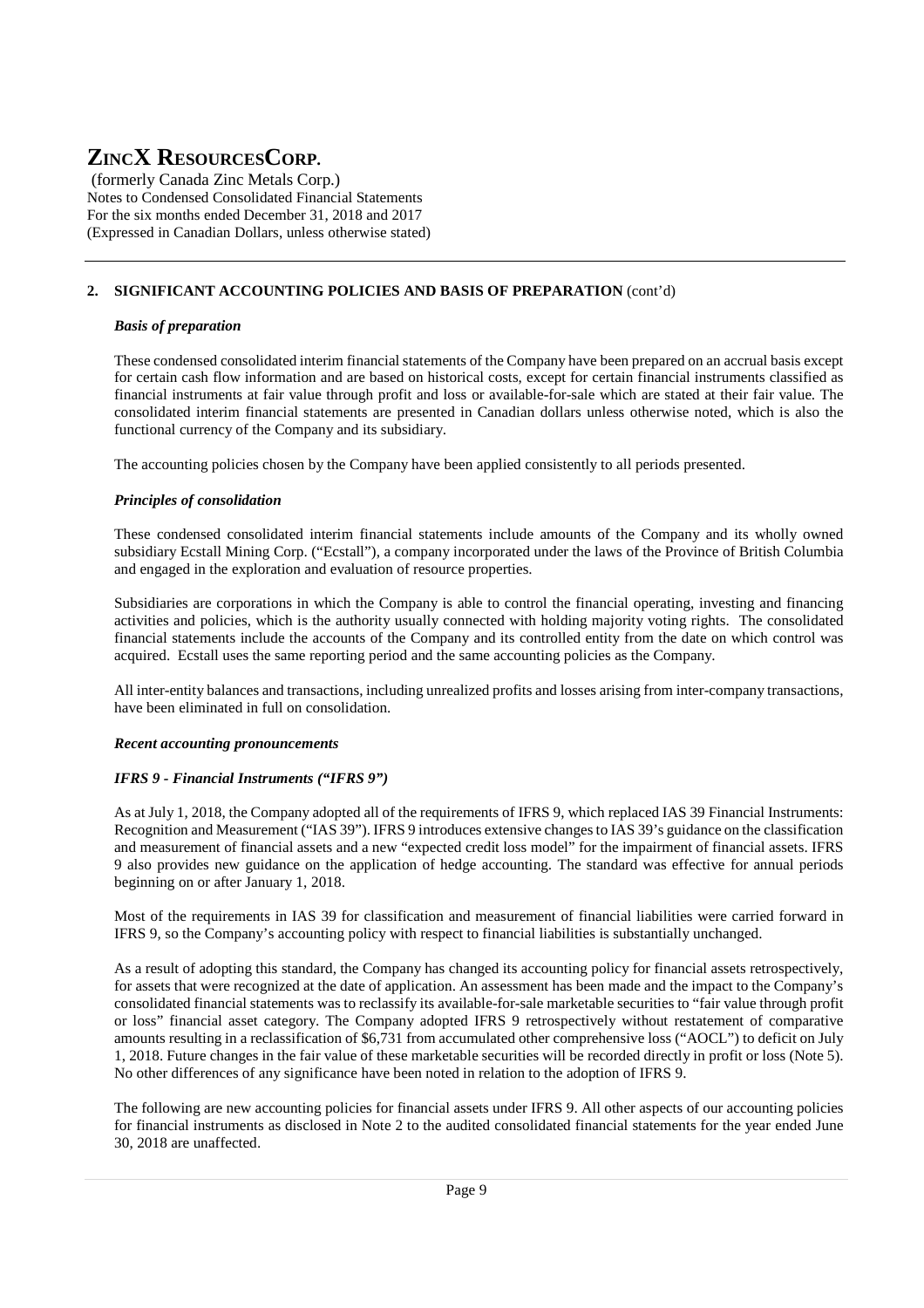(formerly Canada Zinc Metals Corp.) Notes to Condensed Consolidated Financial Statements For the six months ended December 31, 2018 and 2017 (Expressed in Canadian Dollars, unless otherwise stated)

### **2. SIGNIFICANT ACCOUNTING POLICIES AND BASIS OF PREPARATION** (cont'd)

#### *Recent accounting pronouncements (cont'd)*

The Company classifies its financial assets in the following categories: (i) at fair value through profit or loss ("FVTPL"), (ii) at fair value through other comprehensive income ("FVTOCI") or (iii) at amortized cost. The classification depends on the purpose for which the financial assets were acquired. Management determines the classification of its financial assets at initial recognition.

#### *Financial assets at FVTPL*

Financial assets carried at FVTPL are initially recorded at fair value and transaction costs are expensed in the income statement. Realized and unrealized gains and losses arising from changes in the fair value of the financial asset held at FVTPL are included in the income statement in the period in which they arise.

#### *Financial assets at FVTOCI*

Investments in equity instruments at FVTOCI are initially recognized at fair value plus transaction costs. Subsequently, they are measured at fair value, with gains and losses arising from changes in fair value recognized in other comprehensive income. There is no subsequent reclassification of fair value gains and losses to profit or loss following the de-recognition of the investment.

#### *Financial assets at amortized cost*

Financial assets at amortized cost are initially recognized at fair value and subsequently carried at amortized cost less any impairment. They are classified as current assets or non-current assets based on their maturity date.

Financial assets are derecognized when they mature or are sold, and substantially all the risks and rewards of ownership have been transferred. Gains and losses on de-recognition of financial assets classified as FVTPL or amortized cost are recognized in the income statement. Gains or losses on financial assets classified as FVTOCI remain within accumulated other comprehensive income.

The Company completed an assessment of its consolidated financial instruments as at January 1, 2018. The following table shows the original classification under IAS 39 and the new classification under IFRS 9.

|                                           | Original classification<br><i>IAS</i> 39                                         | New classification<br><b>IFRS</b> <sub>9</sub>                                   |
|-------------------------------------------|----------------------------------------------------------------------------------|----------------------------------------------------------------------------------|
| <b>Financial assets</b><br>Cash           | Financial assets - FVTPL                                                         | Financial assets - FVTPL                                                         |
| Receivables<br>Loan receivable            | Loans and receivables - amortized cost<br>Loans and receivables - amortized cost | Loans and receivables - amortized cost<br>Loans and receivables - amortized cost |
| Marketable securities<br>Investments      | Available-for-sale – FVTOCI<br>Financial assets - FVTPL                          | Financial assets - FVTPL<br>Financial assets - FVTPL                             |
| <b>Financial liabilities</b>              |                                                                                  |                                                                                  |
| Trade payables and<br>accrued liabilities | Other financial liabilities - amortized<br>cost                                  | Other financial liabilities - amortized<br>cost                                  |
|                                           |                                                                                  |                                                                                  |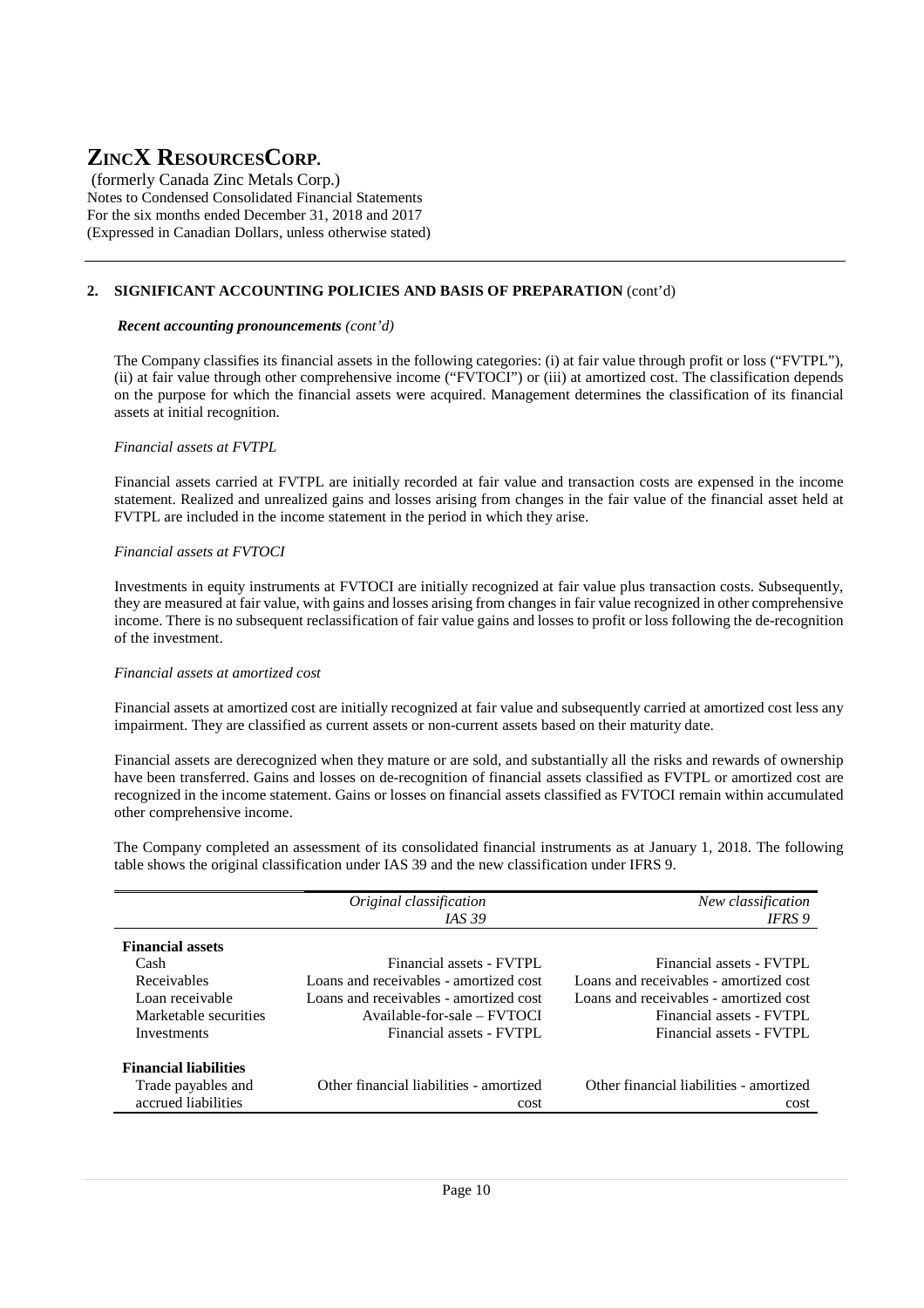(formerly Canada Zinc Metals Corp.) Notes to Condensed Consolidated Financial Statements For the six months ended December 31, 2018 and 2017 (Expressed in Canadian Dollars, unless otherwise stated)

### **2. SIGNIFICANT ACCOUNTING POLICIES AND BASIS OF PREPARATION** (cont'd)

 *Recent accounting pronouncements (cont'd)*

#### **Impairment of financial assets at amortized cost**

The Company recognizes a loss allowance for expected credit losses on financial assets that are measured at amortized cost. At each reporting date, the loss allowance for the financial asset is measured at an amount equal to the lifetime expected credit losses if the credit risk on the financial asset has increased significantly since initial recognition. If at the reporting date, the financial asset has not increased significantly since initial recognition, the loss allowance is measured for the financial asset at an amount equal to twelve month expected credit losses. Impairment losses on financial assets carried at amortized cost are reversed in subsequent periods if the amount of the loss decreases and the decrease can be objectively related to an event occurring after the impairment was recognized. As at December 31, 2018, the Company recognized a loss allowance of \$123,507 on loan receivable (Note 4).

#### *IFRS 15 – Revenue from Contracts with Customers ("IFRS 15")*

On July 1, 2018, the Company adopted IFRS 15, which supersedes IAS 18 – Revenue ("IAS 18"). IFRS 15 establishes a single five-step model framework for determining the nature, amount, timing and uncertainty of revenue and cash flows arising from a contract with a customer. The standard is effective for annual periods beginning on or after January 1, 2018.

The Company is a junior exploration company, and it currently does not generate any revenue from contracts with customers. Therefore, the adoption of this standard did not have any significant impact on the Company's interim financial statements.

#### *IFRS 16 – Leases ("IFRS 16")*

IFRS 16, Leases, new standard contains a single lessee accounting model, eliminating the distinction between operating and financing leases from the perspective of the lessee. The accounting requirements from the perspective of the lessor remains largely in line with previous IAS 17 requirements, effective for annual reporting periods beginning on or after January 1, 2019.

Other accounting standards or amendments to existing accounting standards that have been issued but have future effective dates are either not applicable or are not expected to have a significant impact on the Company's financial statements.

#### **3. RECEIVABLES**

|                              |   | December 31, 2018 |   | June 30, 2018 |  |
|------------------------------|---|-------------------|---|---------------|--|
| Government sales tax credits |   | 92.522            | S | 44.750        |  |
| Accrued interest (Note 6)    |   | 2.932             |   | 421           |  |
|                              | S | 95.454            |   | 45.171        |  |

The Company anticipates full recovery of its receivable and, therefore, no impairment has been recorded against these amounts.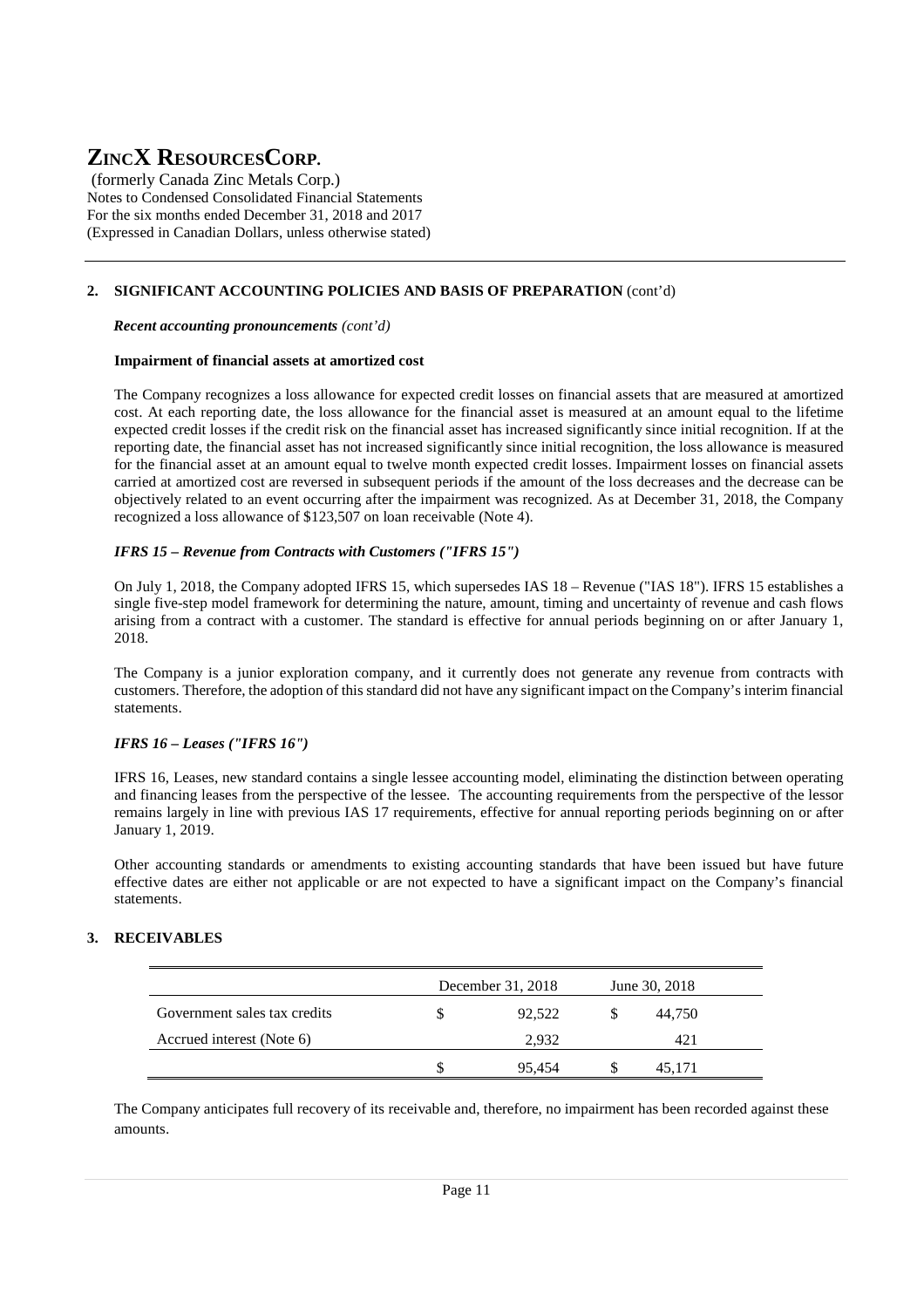(formerly Canada Zinc Metals Corp.) Notes to Condensed Consolidated Financial Statements For the six months ended December 31, 2018 and 2017 (Expressed in Canadian Dollars, unless otherwise stated)

### **4. LOAN RECEIVABLE**

On August 25, 2017, the Company advanced \$100,000 to an operating entity (the "Debtor") of a publicly traded company with a director now in common, under a promissory note bearing interest at a rate of 10% per annum. The loan is classified as a short-term loan receivable subsequently measured at amortized cost. The loan matured on February 25, 2017 and was extended for additional twelve months bearing the same interest rate of 10% per annum. After February 25, 2018, management agreed to extend the repayment of the loan and the accumulated interest until the Debtor finalizes a significant financing that is currently awaiting completion. At December 31, 2018, the loan receivable balance was \$123,507 (June 30, 2018 - \$118,466) including accrued interest of \$23,507 (June 30, 2018 - \$18,466). During the six months ended December 31, 2018, management made the assessment of the credit risk on the loan and recognized a loss allowance of \$123,507 (2017 - \$Nil) against the amount of the loan principal and accumulated interest.

### **5. MARKETABLE SECURITIES**

|                                      |   | December 31, 2018 | June 30, 2018 |
|--------------------------------------|---|-------------------|---------------|
| Fair value, beginning of period      | S | 57,150            | 116,442       |
| Proceeds from sales                  |   |                   | (58, 525)     |
| Gains realized on sale               |   |                   | 18,395        |
| Reclassification of unrealized gains |   |                   | (21,512)      |
| Unrealized gains (losses)            |   | (14, 125)         | 2,350         |
| Fair value, end of period            |   | 43,025            | 57,150        |

Marketable securities consist of common shares of public companies that are measured at fair value, which is determined using quoted closing prices of the shares on the exchange where they are listed, at the end of each reporting period. Effective July 1, 2018, pursuant to adoption of IFRS 9, a change in fair value of the marketable securities is included in profit and loss for the period.

### **6. INVESTMENTS**

Investments consist of highly liquid Canadian dollar denominated non-redeemable guaranteed investment certificates ("GIC") yielding an average fixed interest rate of 2.24% per annum with maturity dates within one year. The investments are classified as FVTPL financial assets. The counter-party is a financial institution.

At December 31, 2018, the Company held GIC investments with total principal amount of \$2,503,767 (June 30, 2018 - \$4,000,000) and accrued accumulated interest of \$22,051 (2017 - \$4,314).

During the six months ended December 31, 2018, the Company received an aggregate interest of \$13,027 (2017 - \$14,521) on redemption of its two GIC investments.

### **7. OTHER ASSETS**

Other assets comprise of reclamation bonds totaling \$332,500 (June 30, 2018 – \$332,500) posted as security deposits with the Government of British Columbia in relation to the Akie and Kechika Regional properties. The reclamation bonds are deposited in GICs through a financial institution and earn an average annual variable interest rate of approximately 1.35% and reinvested on an annual basis immediately at maturity. Interest accrued on the GICs is included in receivables (Note 3).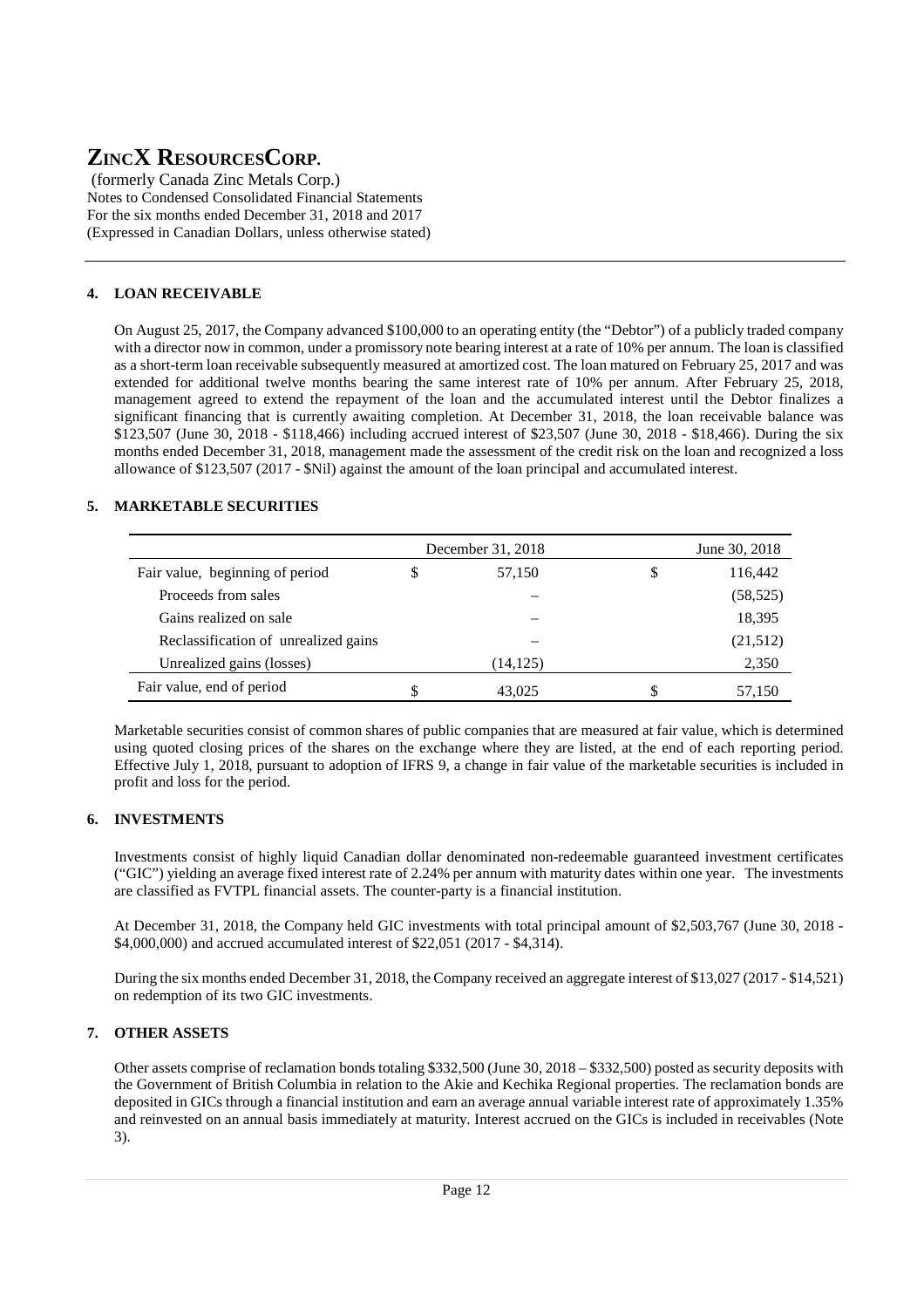(formerly Canada Zinc Metals Corp.) Notes to Condensed Consolidated Financial Statements For the six months ended December 31, 2018 and 2017 (Expressed in Canadian Dollars, unless otherwise stated)

### **8. TRADE PAYABLES AND ACCRUED LIABILITIES**

|                              | December 31, 2018 | June 30, 2018 |         |  |  |
|------------------------------|-------------------|---------------|---------|--|--|
| <b>Exploration payables</b>  | 106,044           | S             | 301,570 |  |  |
| Other trade payables         | 31,806            |               | 68,421  |  |  |
| Accrued liabilities (Note 9) | 6.382             |               | 47,923  |  |  |
|                              | 144.232           | S             | 417.914 |  |  |

### **9. FLOW-THROUGH PREMIUM LIABILITY**

|                              | December 31, 2018 | June 30, 2018 |            |  |  |  |
|------------------------------|-------------------|---------------|------------|--|--|--|
| Balance, beginning of period | 232.453           |               | 308,132    |  |  |  |
| Recorded                     | 292.633           |               | 304,355    |  |  |  |
| Amortized                    | (232, 453)        |               | (380, 034) |  |  |  |
| Balance, end of period       | 292.633           |               | 232.453    |  |  |  |

During the six months ended December 31, 2018, the Company completed two consecutive flow-through private placements issuing an aggregate of 3,568,692 flow-through shares (Note 12(b)(i)) at a price of \$0.39 per share for gross proceeds of \$1,391,790. The Company recorded a flow-through liability of \$292,633 in connection with the flow-through private placements, which was calculated based on an estimated premium of approximately \$0.082 per flow-through share issued.

The flow-through premium liability does not represent a cash liability to the Company, and is to be fully amortized to the statement of operations and comprehensive loss pro-rata with the amount of qualifying flow-through expenditures incurred. The flow-through agreements require the Company to renounce certain deductions for Canadian exploration expenditures incurred on the Company's resource properties.

As at December 31, 2018, the Company fully amortized the flow-through liability of 304,355 (June 30, 2018 - \$71,902) that was recorded last fiscal year in connection with the November 2017 flow-through private placement after incurring \$1,521,733 (June 30, 2018 - \$359,510) of qualifying exploration expenditures. The Company has fully renounced exploration expenditures of \$1,521,773 to the flow-through subscribers for calendar 2017 using the "look-back" rule and incurred the qualified exploration expenditures during its 2018 exploration programs.

When the Company uses the "look-back" rule to renounce exploration expenditures to investors before the Company actually incurs them, the Company is liable for the flow-through Part XII.6 tax ("FT Tax"). The reconciliations of the accrued and paid FT Tax for the six months ended December 31, 2018 and the year ended June 30, 2018 are as follows:

|                              | December 31, 2018 | June 30, 2018 |         |  |  |
|------------------------------|-------------------|---------------|---------|--|--|
| Balance, beginning of period | 5,923             |               | 2,037   |  |  |
| Accrued                      | 459               |               | 5,838   |  |  |
| FT Tax paid                  |                   |               | (1.952) |  |  |
| Balance, end of period       | 6.382             |               | 5.923   |  |  |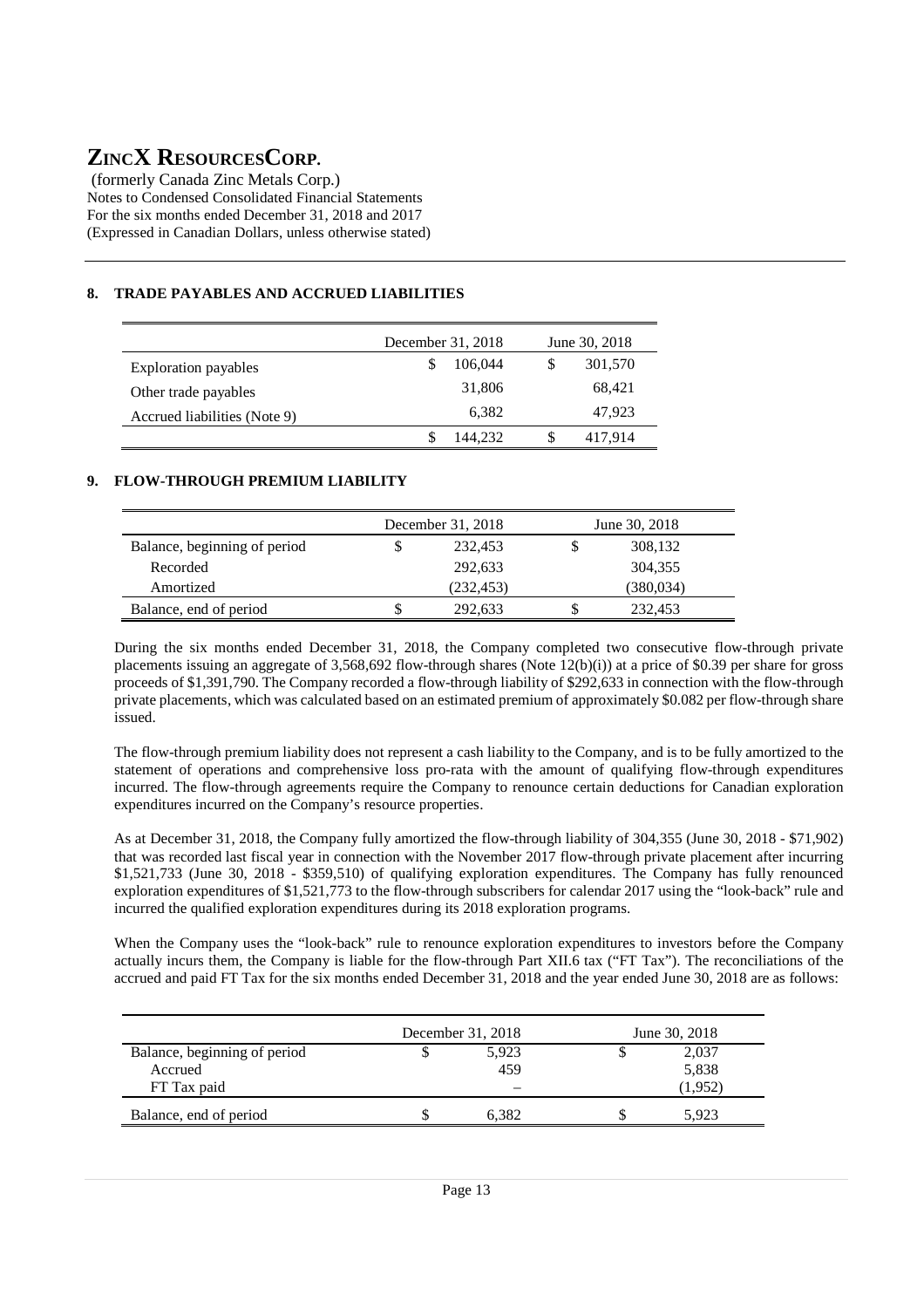(formerly Canada Zinc Metals Corp.) Notes to Condensed Consolidated Financial Statements For the six months ended December 31, 2018 and 2017(Expressed in Canadian Dollars, unless otherwise stated)

#### **10. EQUIPMENT AND LEASEHOLD IMPROVEMENTS**

|                                           | Computers<br>and software |     | Office<br>equipment<br>and furniture |     | Office<br>leasehold<br>improvements |    | License $(1)$ |               | Vehicle $(1)$     |     | Camp<br>equipment and<br>$fixtures^{(1)}$ |     | Camp<br>structures and<br>$upgrades^{(1)}$ |     | Total       |
|-------------------------------------------|---------------------------|-----|--------------------------------------|-----|-------------------------------------|----|---------------|---------------|-------------------|-----|-------------------------------------------|-----|--------------------------------------------|-----|-------------|
| Cost:                                     |                           |     |                                      |     |                                     |    |               |               |                   |     |                                           |     |                                            |     |             |
| At June 30, 2017                          | \$<br>19,769              | \$  | 19,702                               | \$  | 4,616                               | \$ | 34,000        | \$.           | 37,026            | \$  | 344,891                                   | \$  | 654,554                                    | \$  | 1,114,558   |
| Acquisition                               | $\overline{\phantom{0}}$  |     | 2,290                                |     | $\qquad \qquad$                     |    | 2,744         |               | $\qquad \qquad -$ |     | 30,363                                    |     | $\overline{\phantom{0}}$                   |     | 35,397      |
| At June 30, 2018 and<br>December 31, 2018 | \$<br>19,769              | \$. | 21,992                               | \$. | 4,616                               | S. | 36,744        | <sup>\$</sup> | 37,026            | \$  | 375,254                                   | S.  | 654,554                                    |     | \$1,149,955 |
| <b>Accumulated depreciation:</b>          |                           |     |                                      |     |                                     |    |               |               |                   |     |                                           |     |                                            |     |             |
| At June 30, 2017                          | \$<br>17,572              | \$  | 13,600                               | \$  | 4,616                               | \$ | 23,125        | \$            | 33,063            | \$  | 232,784                                   | \$. | 476,679                                    | \$  | 801,439     |
| Depreciation                              | 1,208                     |     | 1,449                                |     |                                     |    | 6,736         |               | 1,189             |     | 28,027                                    |     | 44,469                                     |     | 83,078      |
| At June 30, 2018                          | 18,780                    |     | 15,049                               |     | 4,616                               |    | 29,861        |               | 34,252            |     | 260,811                                   |     | 521,148                                    |     | 884,517     |
| Depreciation                              | 274                       |     | 700                                  |     | $\overline{\phantom{0}}$            |    | 1,908         |               | 420               |     | 14,423                                    |     | 16,813                                     |     | 34,538      |
| At December 31, 2018                      | \$<br>19,054              | S.  | 15,749                               |     | 4,616                               | S  | 31,769        | \$.           | 34,672            | \$  | 275,234                                   |     | 537,961                                    | \$. | 919,055     |
| Net book value:                           |                           |     |                                      |     |                                     |    |               |               |                   |     |                                           |     |                                            |     |             |
| At June 30, 2018                          | \$<br>989                 | \$  | 6,943                                | \$  | -                                   | \$ | 6,883         | <sup>\$</sup> | 2,774             | \$  | 114,443                                   | \$  | 133,406                                    | \$  | 265,438     |
| At December 31, 2018                      | \$<br>715                 | \$  | 6,243                                | \$  |                                     | \$ | 4,975         | S             | 2,354             | \$. | 100,020                                   |     | 116,593                                    | \$  | 230,900     |

(1) License, vehicles, camp equipment and fixtures and camp upgrades are used for exploration and evaluation activities. Depreciation for these items of \$33,564 for the six months ended December 31, 2018 (2017 - \$39,942) has been capitalized to exploration and evaluation assets (Note 11). Depreciation of the remaining items of \$974 (2017 - \$1,218) has been expensed.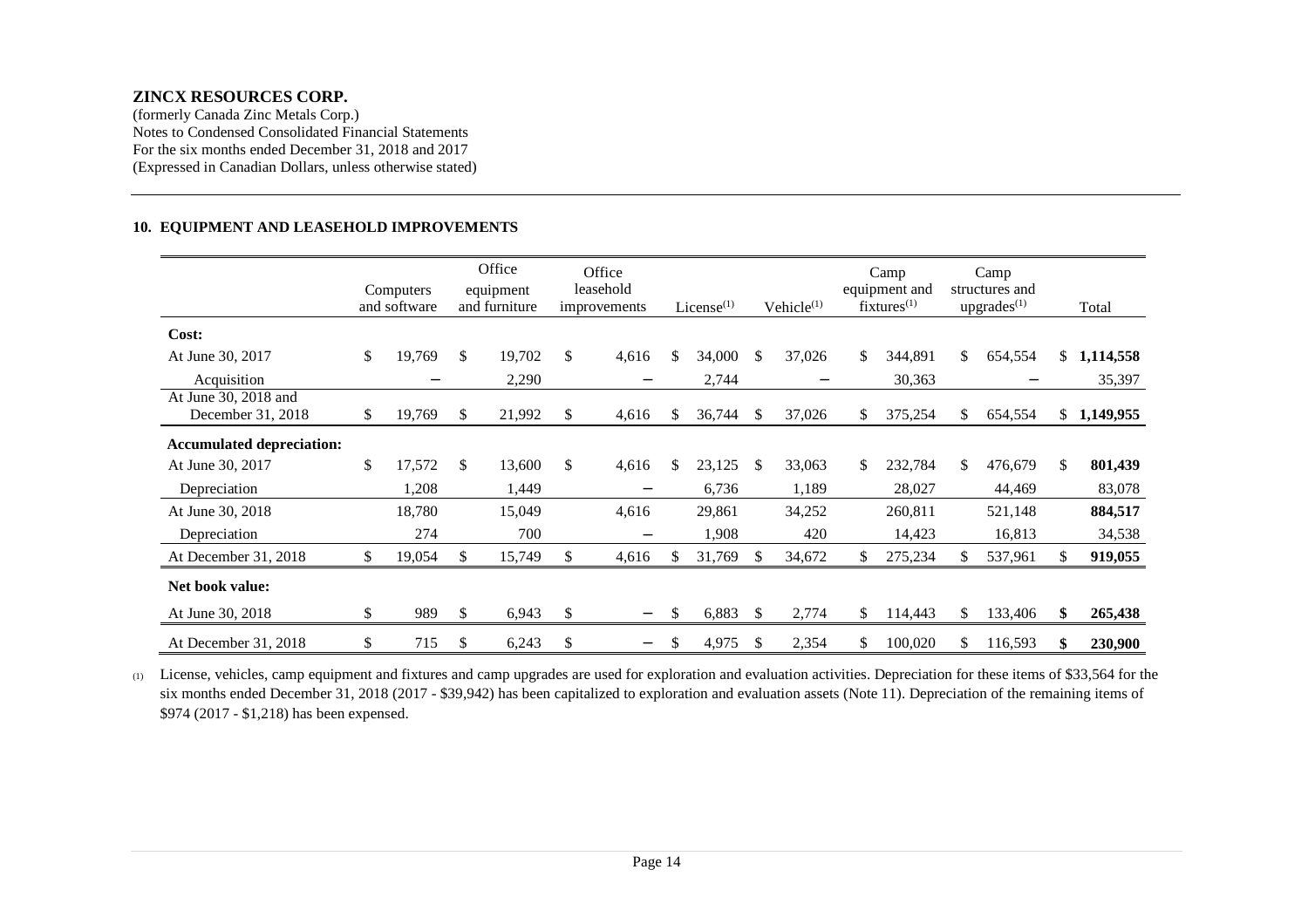(formerly Canada Zinc Metals Corp.)

Notes to Condensed Consolidated Interim Financial Statements For the six months ended December 31, 2018 and 2017 (Expressed in Canadian Dollars, unless otherwise stated) (Unaudited, prepared by management)

#### **11. EXPLORATION AND EVALUATION ASSETS**

Title to exploration and evaluation assets involves certain inherent risks due to the difficulties of determining the validity of certain claims as well as the potential for problems arising from the frequently ambiguous conveyancing history characteristic of many resource claims. The Company has investigated title to all of its exploration and evaluation assets and, to the best of its knowledge, title to all of its claims are in good standing.

#### **Akie Property, British Columbia**

The Akie property is the Company's flagship exploration project and is host to the Cardiac Creek SEDEX Zn-Pb-Ag deposit. The Company owns a 100% interest in the Akie property, which resulted from Company expenditures and the acquisition of Ecstall Mining Corporation.

#### **Kechika Regional project, British Columbia**

The Kechika Regional project, represented by a series of contiguous property blocks including Pie and Mt. Alcock, extends northwest from the Akie property. The Company owns a 100% interest in these properties, which were acquired during fiscal 2007 and 2008, including the acquisition of Ecstall. The interest in the Mt. Alcock property is subject to a 1.0 % net smelter royalty.

In September 2013, the Company entered into an option agreement (the "Agreement') with Teck Resources Limited ("Teck") pursuant to which Teck can acquire up to a 70% interest in the Company's Pie, Cirque East and Yuen properties (the "Property"), three of the 10 regional properties that make up the Kechika Regional Project.

The Agreement outlined two options (the "Options") that are subject to certain expenditure requirements as outlined below:

Under the first Option, Teck can earn an undivided 51% interest in and to the Property by incurring a cumulative aggregate of \$3,500,000 in exploration expenditures on the Property on or before December 31, 2017 (extended from September 30, 2017), with \$500,000 in exploration expenditures to be completed on or before September 30, 2014 (incurred) and \$1,295,000 (amended from \$1,500,000 and incurred) in cumulative exploration expenditures to be completed on or before December 31, 2015 (extended from September 30, 2015).

Under the second Option, Teck may elect to acquire an additional 19% interest in the Property for a total of 70% by incurring an additional \$5,000,000 in exploration expenditures (for a total aggregate of \$8,500,000 in exploration expenditures) on the Property on or before September 30, 2019.

Teck and Korea Zinc earned a 51% interest in the Property in December 2017 by incurring cumulative aggregate exploration expenditures of \$3,054,402 on the Pie Property since September 2013 and making a cash payment of \$445,598 to the Company for the shortfall of the required expenditures. The carrying value of the optioned property has been reduced by the amount of the cash consideration received from Teck.

In January 2018, Teck and Korea Zinc informed the Company that they will not be proceeding with the Second Option to earn an additional 19% interest in the Property. According to the terms of the Agreement, the parties will continue exploration of the Property under a Joint Venture arrangement on the 49%-51% basis, with Teck acting as the operator. There were no exploration programs conducted on the Property during the six months ended December 31, 2018.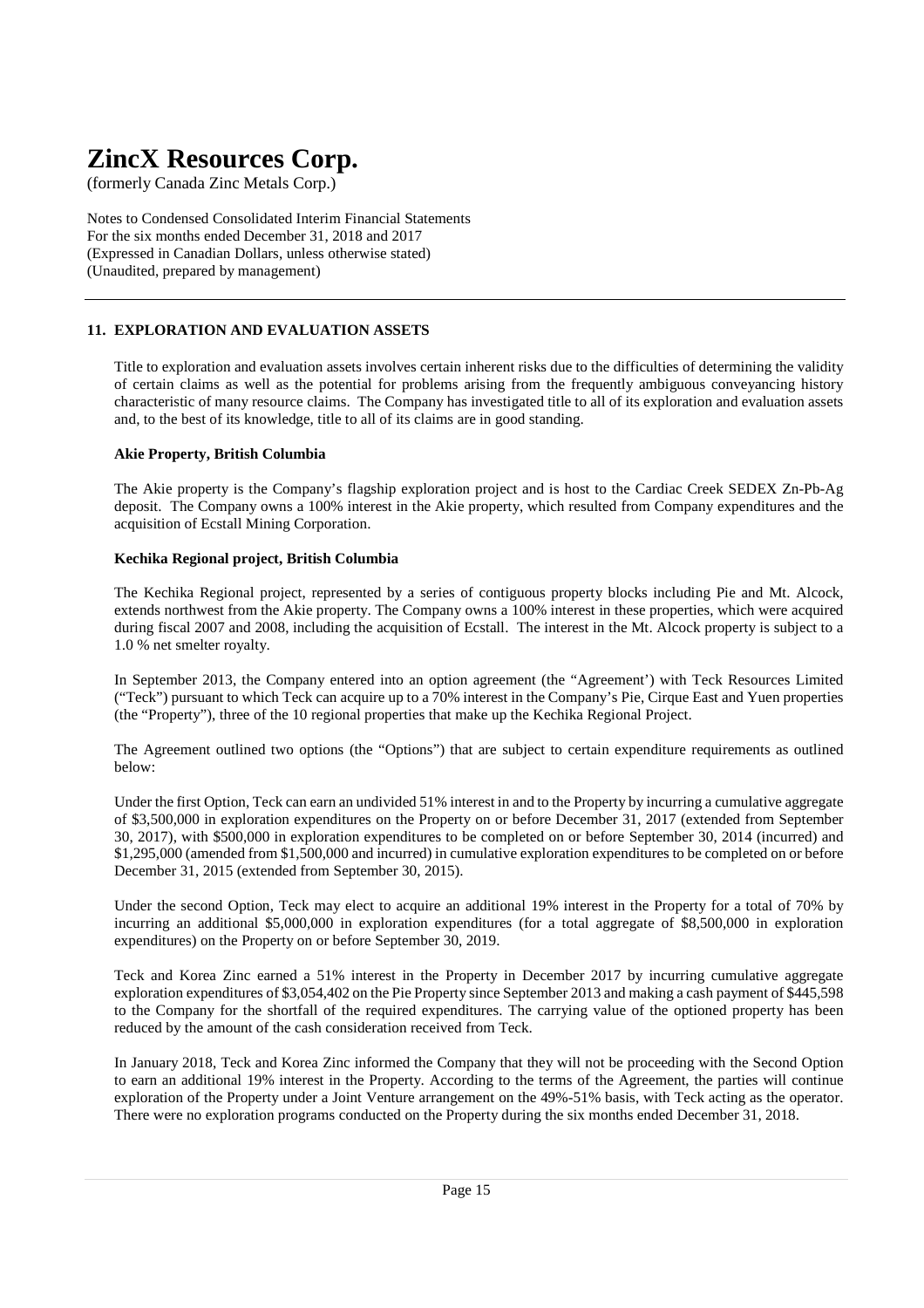(formerly Canada Zinc Metals Corp.)

Notes to Condensed Consolidated Interim Financial Statements For the six months ended December 31, 2018 and 2017 (Expressed in Canadian Dollars, unless otherwise stated) (Unaudited, prepared by management)

### **11. EXPLORATION AND EVALUATION ASSETS** (cont'd)

Summary of exploration expenditures incurred on various properties:

|                                                                                                                             | <b>Akie Property</b>                    | <b>Kechika Regional</b>     | <b>Total</b>                            |
|-----------------------------------------------------------------------------------------------------------------------------|-----------------------------------------|-----------------------------|-----------------------------------------|
| <b>Acquisition Costs:</b><br>Balance, June 30, 2016, and 2017<br>Cash in lieu of expenditures<br>Balance, June 30, 2018 and | \$<br>24,165,241                        | \$<br>336,785<br>(144, 017) | \$<br>24,502,026<br>(144, 017)          |
| December 31, 2018                                                                                                           | \$<br>24,165,241                        | \$<br>192,768               | \$<br>24,358,009                        |
| <b>Deferred exploration costs:</b>                                                                                          |                                         |                             |                                         |
| <b>Balance, June 30, 2017</b><br>Camp equipment, depreciation<br>Drilling                                                   | \$<br>41,626,608<br>80,421<br>1,910,488 | \$<br>4,642,426             | \$<br>46,269,034<br>80,421<br>1,910,488 |
| Geology<br>Metallurgical testing                                                                                            | 114,832<br>133,394                      | 13,601                      | 128,433<br>133,394                      |
| Preliminary Economic Assessment<br>Road repair                                                                              | 290,609<br>75,104                       |                             | 290,609<br>75,104                       |
| Community consultations<br>Environmental studies and permit                                                                 | 221,687<br>62,334                       |                             | 221,687<br>62,334                       |
| compliance<br>Cash in lieu of expenditures<br>METC recovered                                                                | (159, 876)                              | (301, 581)                  | (301, 581)<br>(159, 876)                |
|                                                                                                                             |                                         |                             |                                         |
| <b>Balance, June 30, 2018</b><br>Camp equipment, depreciation                                                               | 44,355,601<br>33,564<br>986,571         | 4,354,446                   | 48,710,047<br>33,564<br>986,571         |
| Drilling<br>Geology                                                                                                         | 45,625                                  |                             | 45,625                                  |
| Geophysics<br>Preliminary Economic Assessment                                                                               | 29,524                                  | 13,579                      | 13,579<br>29,524                        |
| Community consultations<br>Environmental studies and permit<br>compliance                                                   | 150,000<br>25,104                       |                             | 150,000<br>25,104                       |
| Balance, December 31, 2018                                                                                                  | \$<br>45,625,989                        | \$<br>4,368,025             | \$<br>49,994,014                        |
| <b>Total, June 30, 2018</b>                                                                                                 | \$<br>68,520,842                        | \$<br>4,547,214             | \$<br>73,068,056                        |
| Total, December 31, 2018                                                                                                    | \$<br>69,791,230                        | \$<br>4,560,793             | \$<br>74,352,023                        |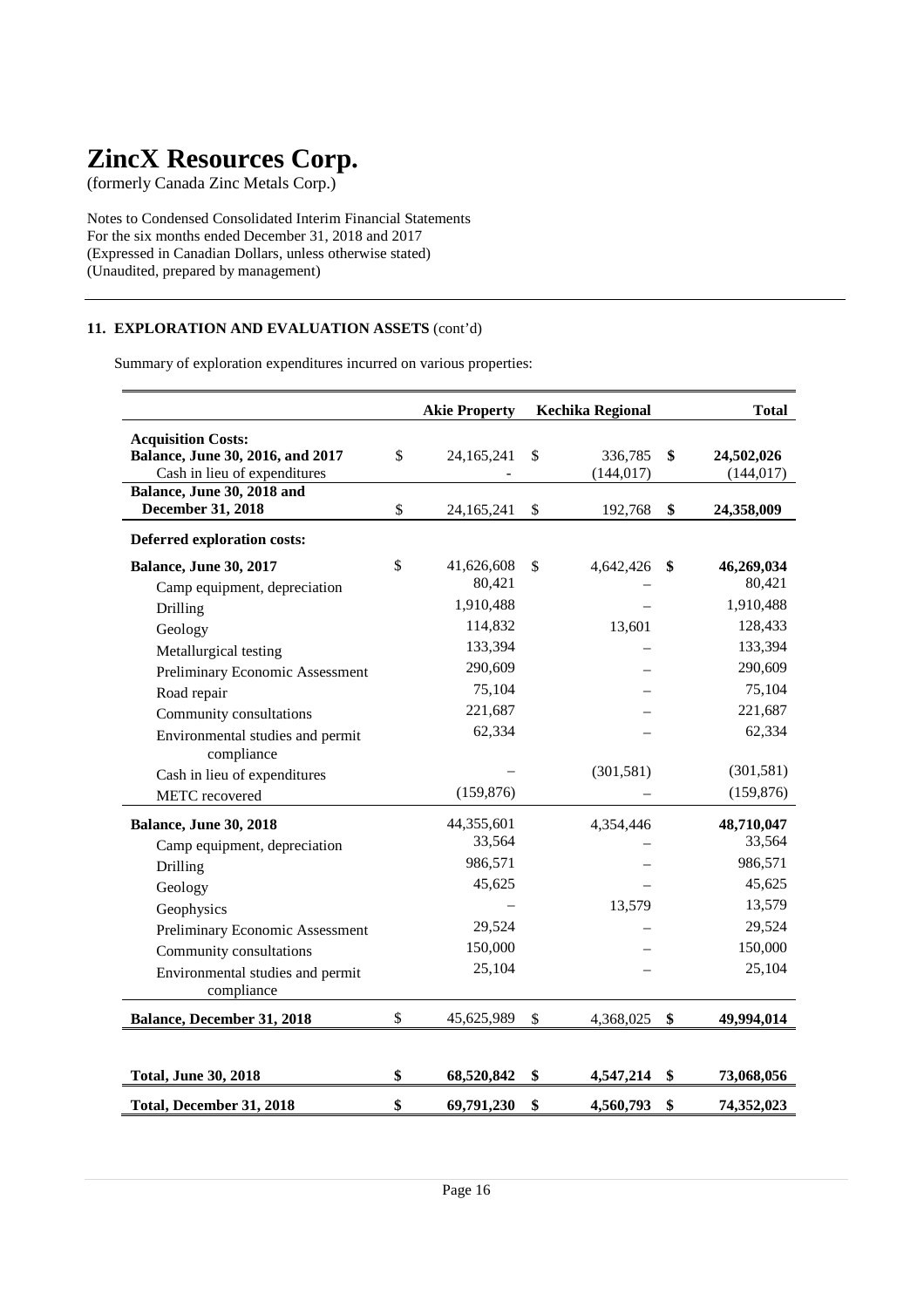(formerly Canada Zinc Metals Corp.)

Notes to Condensed Consolidated Interim Financial Statements For the six months ended December 31, 2018 and 2017 (Expressed in Canadian Dollars, unless otherwise stated) (Unaudited, prepared by management)

#### **12. CAPITAL STOCK AND RESERVES**

#### **(a) Authorized**

Unlimited common shares without par value

#### **(b) Issued and outstanding**

During the six months ended December 31, 2018, the Company's equity transactions were as follows:

- (i) the Company completed two consecutive flow-through private placements of aggregate 3,568,692 flowthrough shares at a price of \$0.39 per share for aggregate gross proceeds of \$1,391,790. The Company paid cash finder's fees of \$63,896 and incurred regulatory filing fees of \$10,213 in connection with the private placements. A flow-through premium liability of \$292,633 was recorded in connection with these private placements, which was calculated based on an estimated premium of approximately \$0.082 per flow-through share issued (Note 9);
- (ii) 142,500 common shares were issued pursuant to the exercise of 142,500 stock options at an average price of \$0.25 per share for total proceeds of \$36,025. In addition, a reallocation of \$48,820 from reserves to capital stock was recorded on the exercise of these options. This amount constitutes the fair value of options recorded at the original grant date;
- (iii) 220,000 share purchase warrants issued under the December 2016 private placement were exercised at a price of \$0.55 per share for total proceeds of \$121,000;
- (iv) the Company received TSX-V approval for its new NCIB application to purchase at market price up to 8,287,534 common shares, being approximately 5% of the Company's issued and outstanding common shares, through the facilities of the TSX-V. The bid commenced on August 1, 2018 and will stay open for another 12 months; and

The Company cancelled and returned to its treasury 781,500 common shares of the Company that were repurchased under the NCIB prior to June 30, 2018. Upon the cancellation, \$475,540 was recorded as a reduction to capital stock for the assigned value of the shares, and \$262,959 was allocated to reserves;

During the year ended June 30, 2018, the Company's equity transactions were as follows:

- (v) On November 3, 2017, the Company completed a flow-through private placement of 4,112,900 flowthrough shares at a price of \$0.37 per share for gross proceeds of \$1,521,773. The Company paid aggregate cash finders' fees of \$91,306 and incurred regulatory filing fees, legal fees and other expenses of \$9,597 in connection with the private placement. A flow-through premium liability of \$304,355 was recorded in connection with this private placement, which was calculated based on an estimated premium of approximately\$0.07 per flow-through share issued (Note 9);
- (vi) 60,000 common shares were issued pursuant to the exercise of 60,000 stock options at a price of \$0.23 per share for total proceeds of \$13,800. In addition, a reallocation of \$53,982 from reserves to capital stock was recorded on the exercise of these options. This amount constitutes the fair value of options recorded at the original grant date;
- (vii) The Company received TSX-V approval for the renewal of its Normal Course Issuer Bid ("NCIB") application to purchase at market price up to 8,152,189 common shares, being approximately 5% of the Company's issued and outstanding common shares, through the facilities of the TSX-V. The bid commenced on August 1, 2017 and will stay open for another 12 months;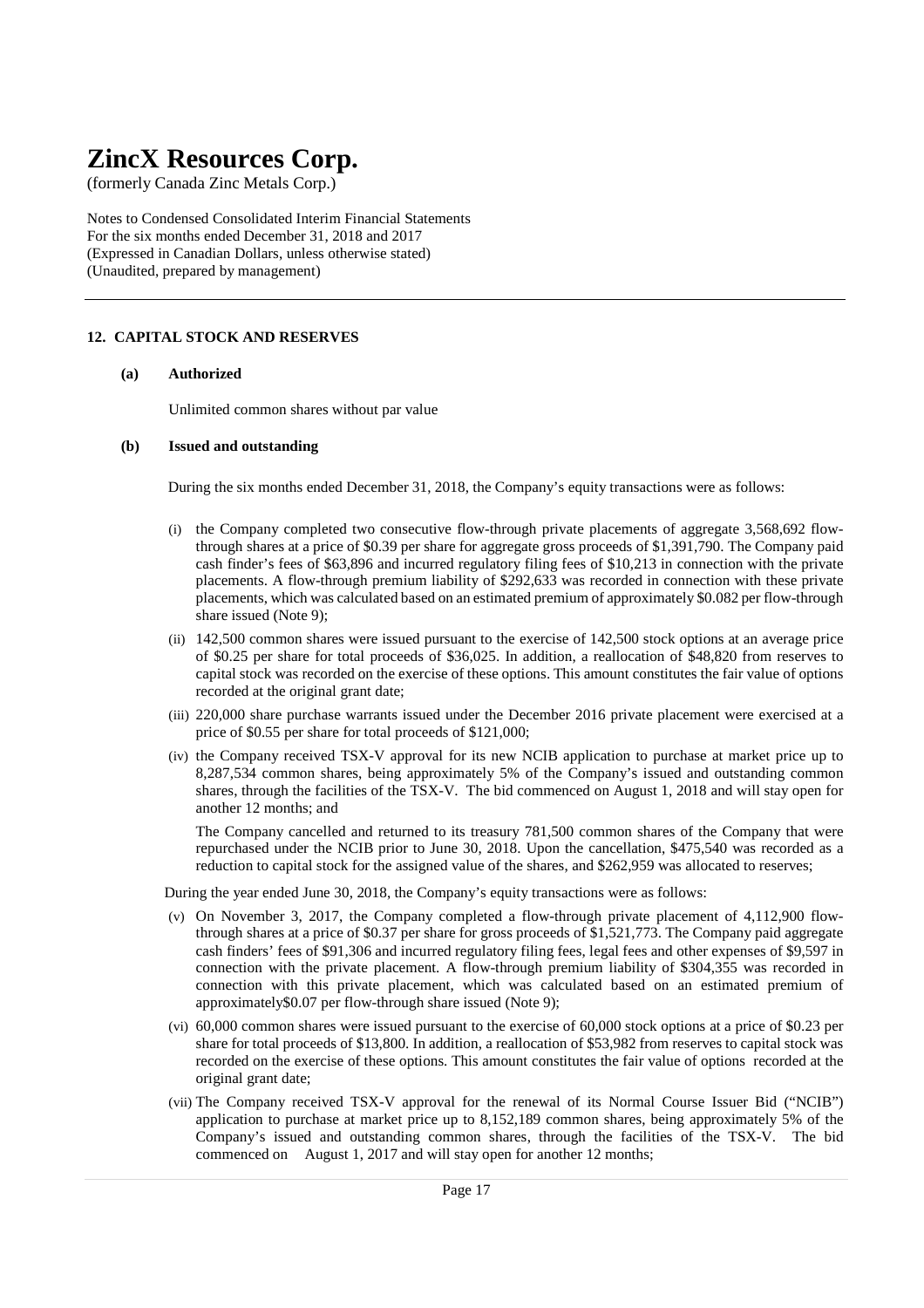(formerly Canada Zinc Metals Corp.)

Notes to Condensed Consolidated Interim Financial Statements For the six months ended December 31, 2018 and 2017 (Expressed in Canadian Dollars, unless otherwise stated) (Unaudited, prepared by management)

#### **12. CAPITAL STOCK AND RESERVES** (cont'd)

#### **(b) Issued and outstanding** (cont'd)

(viii)the Company repurchased 1,828,500 of its common shares under the renewed NCIB for total consideration of \$527,567 at a weighted average price of \$0.29 per share; and

1,611,000 common shares repurchased under the NCIB were cancelled and returned to the Company's treasury in fiscal 2018. Upon the cancellation, \$1,012,627 was recorded as a reduction to capital stock for the assigned value of the shares, and \$513,260 was allocated to reserves.

#### **(c) Share options**

 The Company has adopted a 20% fixed share option plan whereby the Company has reserved 20,557,283 common shares under the plan. The term of any options granted under the plan is fixed by the Board of Directors and may not exceed ten years from date of grant. At its Annual General and Special Meeting held on January 17, 2019, the shareholders of the Company approved the Amended and Restated Stock Option Plan, under which the maximum number of common shares of the Company reserved for issuance under the plan was increased to 33,774,275 or 20% of the issued and outstanding common shares as at December 13, 2018.

 The number of options granted to a consultant in a 12 month period must not exceed 2% of the issued shares of the Issuer from the date of grant. Options issued to consultants performing investor relations activities must vest in stages over 12 months with no more than 1/4 of the options vesting in any three month period. Share options granted to directors, officers and employees of the Company vest immediately.

| Number of<br>Options | Exercise<br>Price | <b>Expiry Date</b> | Remaining<br>Life of Options<br>(Years) | Number of Options<br>Exercisable |
|----------------------|-------------------|--------------------|-----------------------------------------|----------------------------------|
| 50,000               | \$ 0.40           | October 9, 2019    | 0.77                                    | 50,000                           |
| 240,000              | \$0.39            | January 3, 2020    | 1.01                                    | 180,000                          |
| 25,000               | \$0.63            | January 15, 2020   | 1.04                                    | 25,000                           |
| 545,000              | \$ 0.55           | November 24, 2020  | 1.90                                    | 545,000                          |
| 5,000                | \$0.23            | November 24, 2020  | 1.90                                    | 5,000                            |
| 600,000              | \$ 0.35           | June 16, 2021      | 2.46                                    | 600,000                          |
| 75,000               | \$ 0.40           | November 2, 2021   | 2.84                                    | 75,000                           |
| 1,290,000            | \$0.39            | December 27, 2023  | 4.99                                    | 1,290,000                        |
| 3,680,000            | \$0.23            | April 10, 2025     | 6.28                                    | 3,680,000                        |
| 860,000              | \$0.33            | July 3, 2026       | 7.51                                    | 860,000                          |
| 1,440,000            | \$ 0.40           | September 13, 2026 | 7.71                                    | 1,440,000                        |
| 1,370,000            | \$ 0.30           | February 9, 2028   | 9.12                                    | 1,370,000                        |
| 10,180,000           | \$0.32            |                    | 6.15                                    | 10,120,000                       |

Share options outstanding and exercisable at December 31, 2018 are summarized as follows: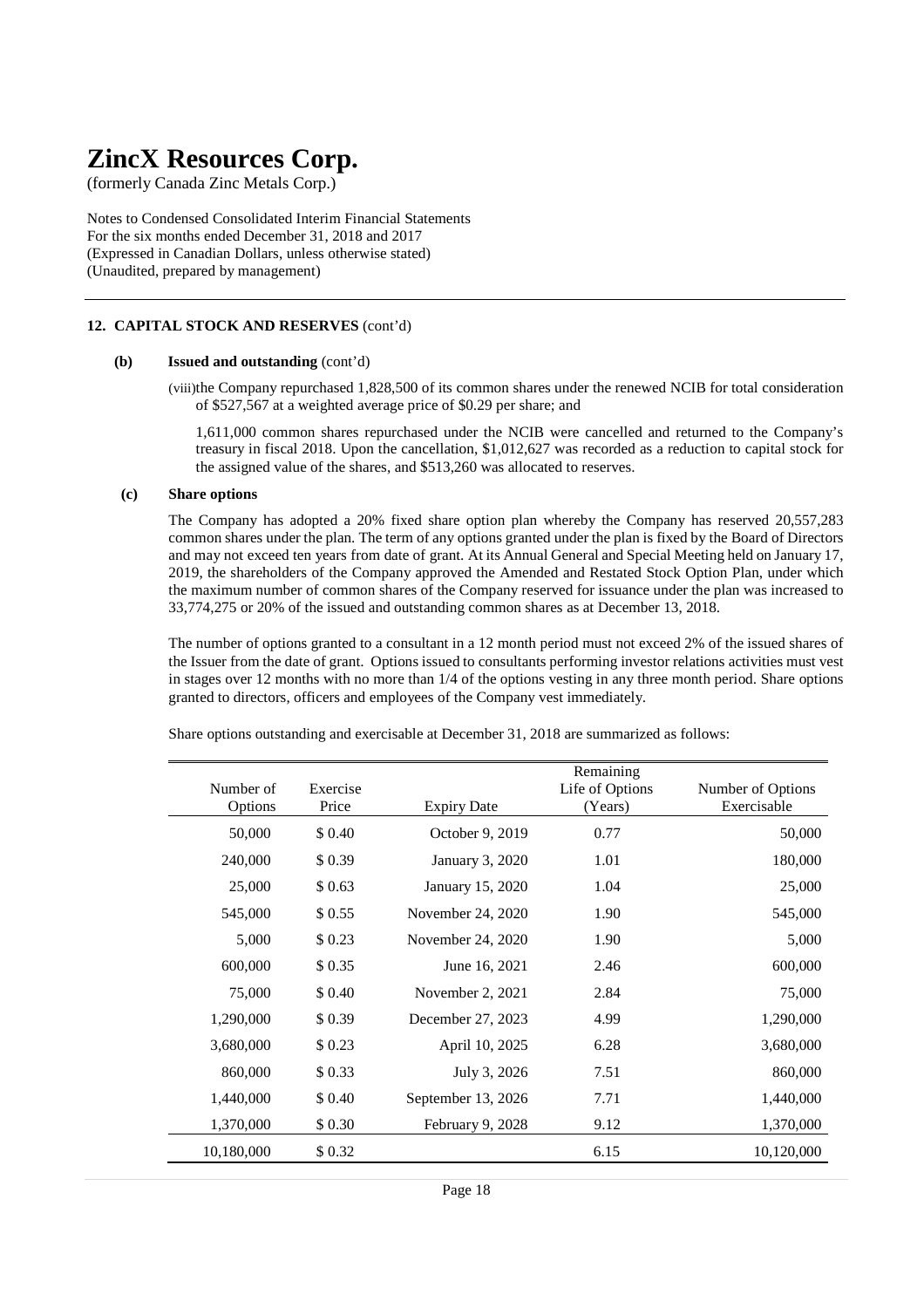(formerly Canada Zinc Metals Corp.)

Notes to Condensed Consolidated Interim Financial Statements For the six months ended December 31, 2018 and 2017 (Expressed in Canadian Dollars, unless otherwise stated) (Unaudited, prepared by management)

### **12. CAPITAL STOCK AND RESERVES** (cont'd)

#### (c) **Share options** (cont'd)

Share option transactions are summarized as follows:

|                                | Options     | Weighted Average      |
|--------------------------------|-------------|-----------------------|
|                                | Outstanding | <b>Exercise Price</b> |
| Outstanding, June 30, 2017     | 9,082,500   | \$0.34                |
| Granted                        | 1,380,000   | 0.30                  |
| Exercised                      | (60,000)    | 0.23                  |
| Cancelled/Forfeited            | (810,000)   | 0.56                  |
| Outstanding, June 30, 2018     | 9,592,500   | 0.32                  |
| Granted                        | 1,100,000   | 0.34                  |
| Exercised (Note 12 $(b)(ii)$ ) | (142,500)   | 0.25                  |
| Cancelled/Forfeited            | (370,000)   | 0.31                  |
| Outstanding, December 31, 2018 | 10,180,000  | S.<br>0.32            |

During the six months ended December 31, 2018, the Company granted an aggregate of 1,100,000 (2017 – Nil) share options to certain employees and consultants of the Company and recorded share-based compensation expense of \$205,649 (2017– \$1,565) for the vested portion of the share options granted.

The Company uses the Black-Scholes option pricing model to calculate the fair value of stock options granted. The model requires management to make estimates, which are subjective and may not be representative of actual results. Changes in assumptions can materially affect estimates of fair values.

At the end of each reporting period, the Company recalculates fair value of non-vested options granted to nonemployees and record the adjustment to share-based compensation expense.

The following weighted average assumptions were used to estimate the following weighted average grant date fair values:

|                                        | December 31, 2018 | June 30, 2018 |
|----------------------------------------|-------------------|---------------|
| Number of options granted              | 1,100,000         | 1,380,000     |
| Risk free interest rate                | 2.07%             | 2.24%         |
| Expected dividend yield                | 0%                | 0%            |
| Stock price volatility                 | 62.89%            | 70.29%        |
| Expected life of options               | 6.58 years        | 10 years      |
| Weighted average fair value of options | \$0.19            | \$0.22        |
| Forfeiture                             | 0%                | 0%            |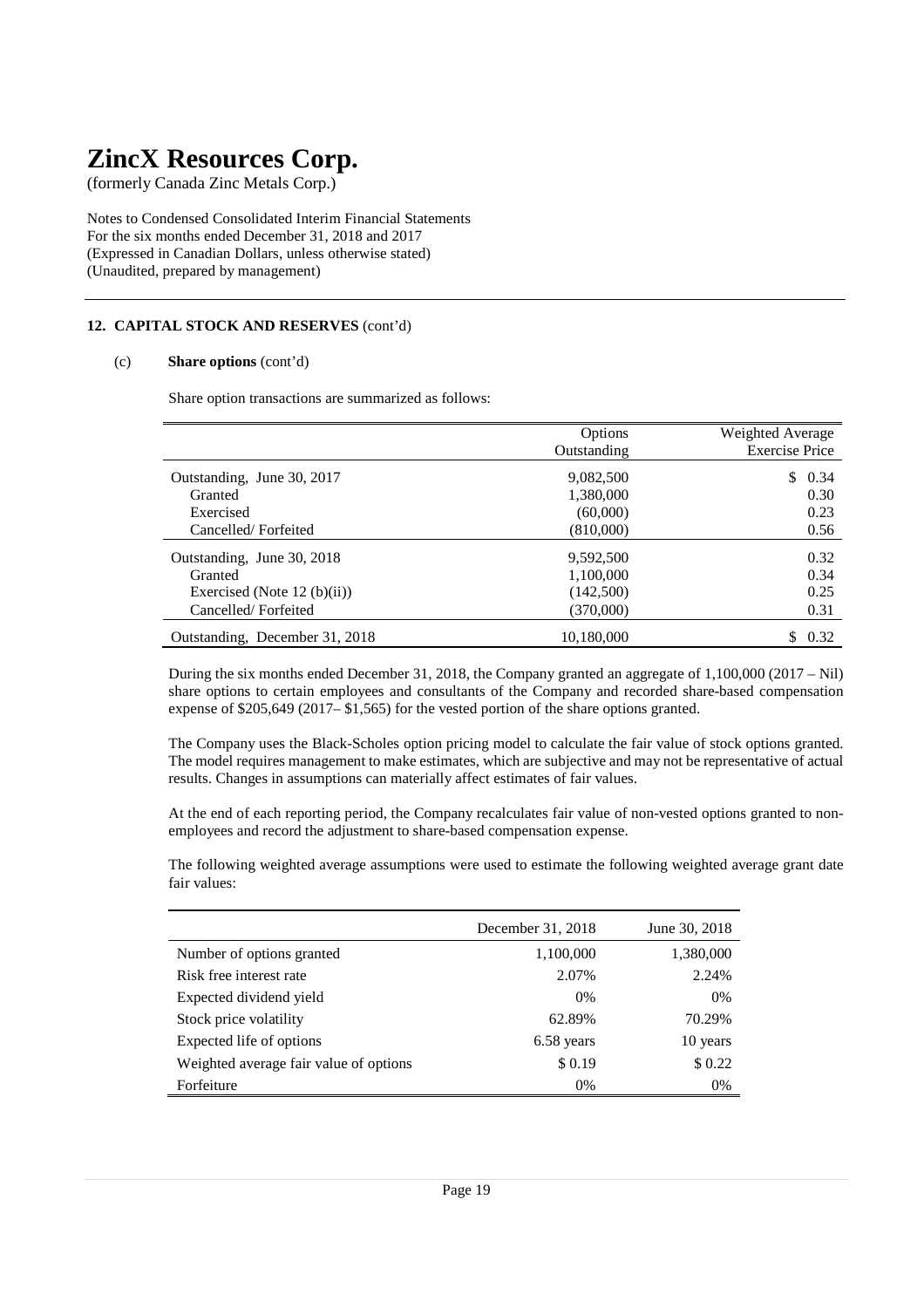(formerly Canada Zinc Metals Corp.)

Notes to Condensed Consolidated Interim Financial Statements For the six months ended December 31, 2018 and 2017 (Expressed in Canadian Dollars, unless otherwise stated) (Unaudited, prepared by management)

### **12. CAPITAL STOCK AND RESERVES** (cont'd)

#### **(d) Warrants**

Share purchase warrants transactions are summarized as follows:

|                                | Warrants<br>Outstanding | <b>Weighted Average</b><br><b>Exercise Price</b> |
|--------------------------------|-------------------------|--------------------------------------------------|
| Balance, June 30, 2017         | 4,707,250               | \$<br>0.50                                       |
| Expired                        | (1,250,000)             | 0.40                                             |
| Balance, June 30, 2018         | 3,457,250               | 0.54                                             |
| Exercised (Note $12$ (b)(iii)) | (220,000)               | 0.55                                             |
| Expired                        | (2,511,750)             | 0.55                                             |
| Balance, December 31, 2018     | 725,500                 | 0.50<br>\$                                       |

The following table summarizes the warrants outstanding at December 31, 2018:

| Number of Warrants | Exercise Price | <b>Expiry Date</b> | Remaining Life<br>of Warrants (Years) |
|--------------------|----------------|--------------------|---------------------------------------|
| 655.429            | \$0.50         | April 12, 2019     | 0.28                                  |
| 70.071             | \$0.45         | April 12, 2019     | 0.28                                  |
| 725,500            | \$0.50         |                    | 0.28                                  |

### **(e) Reserves**

|                                                     | Options and<br>agent<br>warrants | Finance<br>warrants | Treasury<br>shares |     | Total        |
|-----------------------------------------------------|----------------------------------|---------------------|--------------------|-----|--------------|
| Balance, June 30, 2017                              | 10,015,941<br>S.                 | \$2,204,276         | 1,480,661<br>S.    |     | \$13,700,878 |
| Exercise of options                                 | (53,982)                         |                     |                    |     | (53,982)     |
| Share-based compensation                            | 312,636                          |                     |                    |     | 312,636      |
| Cancellation of treasury shares                     |                                  |                     | 513,260            |     | 513,260      |
| Balance, June 30, 2018                              | 10,274,595                       | 2, 204, 276         | 1,993,921          |     | 14,472,792   |
| Exercise of options (Note 12 (b)(ii))               | (48, 820)                        |                     |                    |     | (48, 820)    |
| Share-based compensation (Note $12(c)$ )            | 205,649                          |                     |                    |     | 205,649      |
| Cancellation of treasury shares (Note<br>12(b)(iv)) |                                  |                     | 262,959            |     | 262,959      |
| Balance, December 31, 2018                          | \$10,431,424                     | \$ 2,204,276        | 2,256,880<br>S     | \$. | 14,892,580   |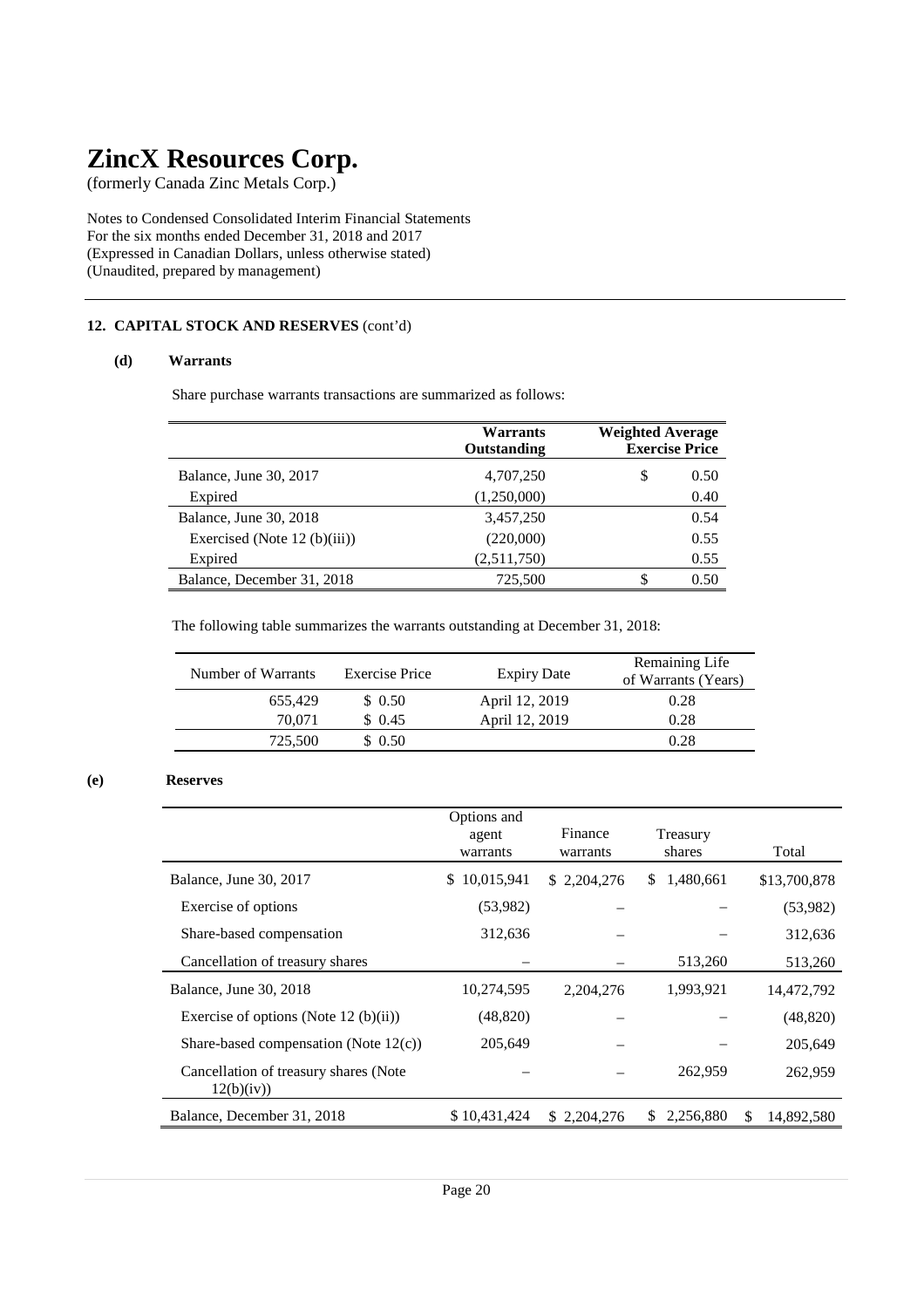(formerly Canada Zinc Metals Corp.)

Notes to Condensed Consolidated Interim Financial Statements For the six months ended December 31, 2018 and 2017 (Expressed in Canadian Dollars, unless otherwise stated) (Unaudited, prepared by management)

### **13. SUPPLEMENTAL DISCLOSURE WITH RESPECT TO CASH FLOWS**

Significant non-cash transactions for the six months ended December 31, 2018 included:

- exploration and evaluation assets of \$106,044 (June 30, 2018 \$301,570) in accounts payable (Note 8);
- depreciation of camp equipment and upgrades of \$33,564 included in exploration and evaluation assets (Note 10);
- an allocation of \$292,633 from capital stock to flow-through premium liability on the issuance of the flow-through shares in November-December 2018 (Note 9);
- an allocation of \$48,820 from reserves to capital stock upon the exercise of stock options (Note 12(b)(ii)); and
- unrealized loss of \$14,125 on marketable securities due to changes in fair value (Note 5).

Significant non-cash transactions for the six months ended December 31, 2017 included:

- exploration and evaluation assets of \$31,887 (June 30, 2017 \$533,283) in accounts payable (Note 8);
- equipment and leasehold improvements of \$Nil (June 30, 2017 \$10,000) in accounts payable;
- depreciation of camp equipment and upgrades of \$39,942 included in exploration and evaluation assets (Note 9);
- an allocation of \$1,854 from reserves to capital stock upon the exercise of stock options (Note  $12(b)(v)$ );
- an allocation of \$304,355 from capital stock to flow-through premium liability on the issuance of the flow-through shares in November 2017 (Note 12(b)(i));
- unrealized gain of \$5,563 on marketable securities due to changes in fair value, which was allocated to AOCL (Note 5); and
- reclassification of previously recognized unrealized losses on marketable securities of \$21,512 from AOCL to deficit (Note 5).

#### **14. RELATED PARTY TRANSACTIONS**

Key management personnel includes persons having the authority and responsibility for planning, directing, and controlling the activities of the Company as a whole. Key management personnel comprise of the directors of the Company, executive and non-executive, and Vice President of Exploration.

The remuneration of the key management personnel during the six months ended December 31, 2018 and 2017 were as follows:

| December 31.                            | 2018          | 2017          |
|-----------------------------------------|---------------|---------------|
|                                         |               |               |
| Bonuses (iv)                            | \$<br>30,256  | \$<br>42,084  |
| Consulting fees (iv)                    | 7,500         | 7,500         |
| Directors fees (ii)                     | 20,000        | 20,000        |
| Exploration and evaluation expenditures |               |               |
| $(geological$ consulting) $(v)$         | 75,000        | 75,000        |
| Management fees (i)                     | 177,000       | 177,000       |
| Other employment benefits (vii)         | 15,312        | 15,118        |
| Share-based compensation (vi)           |               | 3,130         |
| Total                                   | \$<br>325,068 | \$<br>339.832 |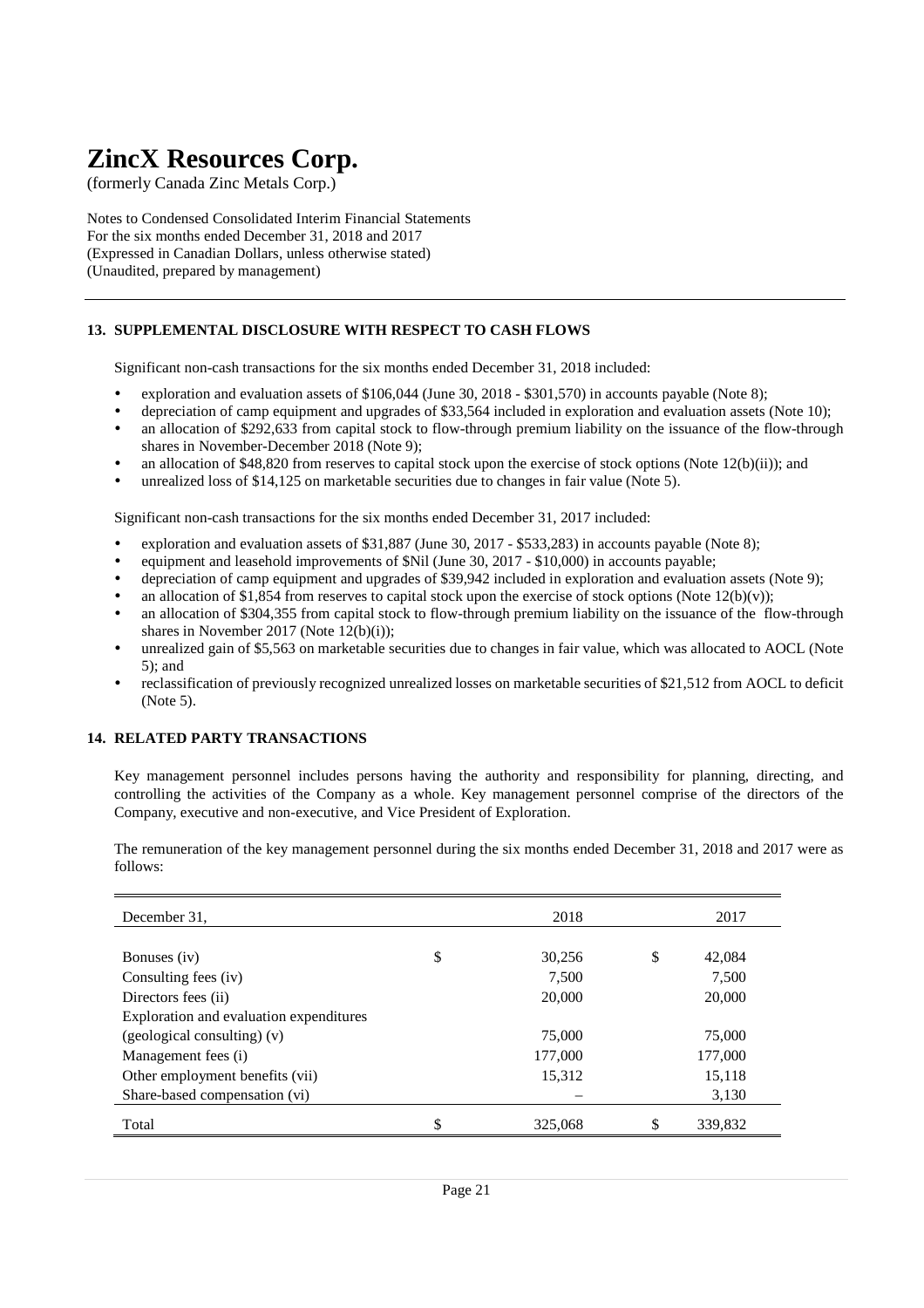(formerly Canada Zinc Metals Corp.)

Notes to Condensed Consolidated Interim Financial Statements For the six months ended December 31, 2018 and 2017 (Expressed in Canadian Dollars, unless otherwise stated) (Unaudited, prepared by management)

### **14. RELATED PARTY TRANSACTIONS** (cont'd)

(i) Pursuant to a management and administrative services agreement amended effective July 1, 2011 and May 1, 2014 with Varshney Capital Corp. ("VCC"), a company with two common directors, the Company agreed to pay monthly management and administrative fees of \$29,500 and \$5,000, respectively.

During the six months ended December 31, 2018, the Company paid \$177,000 (2017 – \$177,000) for management fees and  $$30,000 (2017 - $30,000)$  for administrative fees to VCC;

- (ii) the Company paid \$20,000 (2017 \$20,000) in directors' fees to four directors of the Company;
- (iii) the Company accrued  $$30,253$  (2017  $$42,084$ ) in bonuses to VCC;
- (iv) the Company paid \$7,500 (2017 \$7,500) for consulting fees to a company controlled by a director;
- (v) the Company paid or accrued exploration and evaluation costs of \$75,000 (2017 \$75,000) for geological consulting fees to a company owned by an officer of the Company, of which \$68,750 (2017 - \$62,500) was capitalized as exploration and evaluation costs and \$6,250 (2017 - \$12,500) was expensed as consulting fees;
- (vi) share-based compensation is the fair value of share options that have been granted to directors and executive officers and the related compensation expense recognized over the vesting periods; and
- (vii) other employment benefits included life insurance and health benefits for the CEO and health benefits for the CFO of the Company.

As at December 31, 2018, \$30,256 (June 30, 2018 - \$Nil) was due to VCC for the bonus and \$4,088 (June 30, 2018 - \$Nil) was due to CEO of the Company for reimbursement of regulatory filing fees paid on behalf of the Company. The amounts were paid subsequent to December 31, 2018.

### **15. CAPITAL MANAGEMENT**

The Company's objectives of capital management are intended to safeguard the entity's ability to support the Company's normal operating requirement on an ongoing basis, continue the development and exploration of its mineral properties, and support any expansionary plans. The Board of Directors does not establish quantitative return on capital criteria for management, but rather relies on the expertise of the Company's management to sustain future development of the business. The Company considers its capital to be equity.

The Company's operations are currently not generating positive cash flow; as such, the Company is dependent on external financing to fund its activities. In order to carry out potential expansion and to continue operations, and pay for administrative costs, the Company will spend its existing working capital, and raise additional amounts as needed. Companies in this stage typically rely upon equity and debt financing or joint venture partnerships to fund their operations. The current financial markets are very difficult and there is no certainty with respect to the Company's ability to raise capital. However, the Company feels that it has sufficient working capital to continue with planned activities.

Management reviews its capital management approach on an ongoing basis and believes that this approach, given the relative size of the Company, is reasonable. The Company's overall strategy with respect to capital risk management remained unchanged during the six months ended December 31, 2018. The Company is not subject to any externally imposed capital requirements.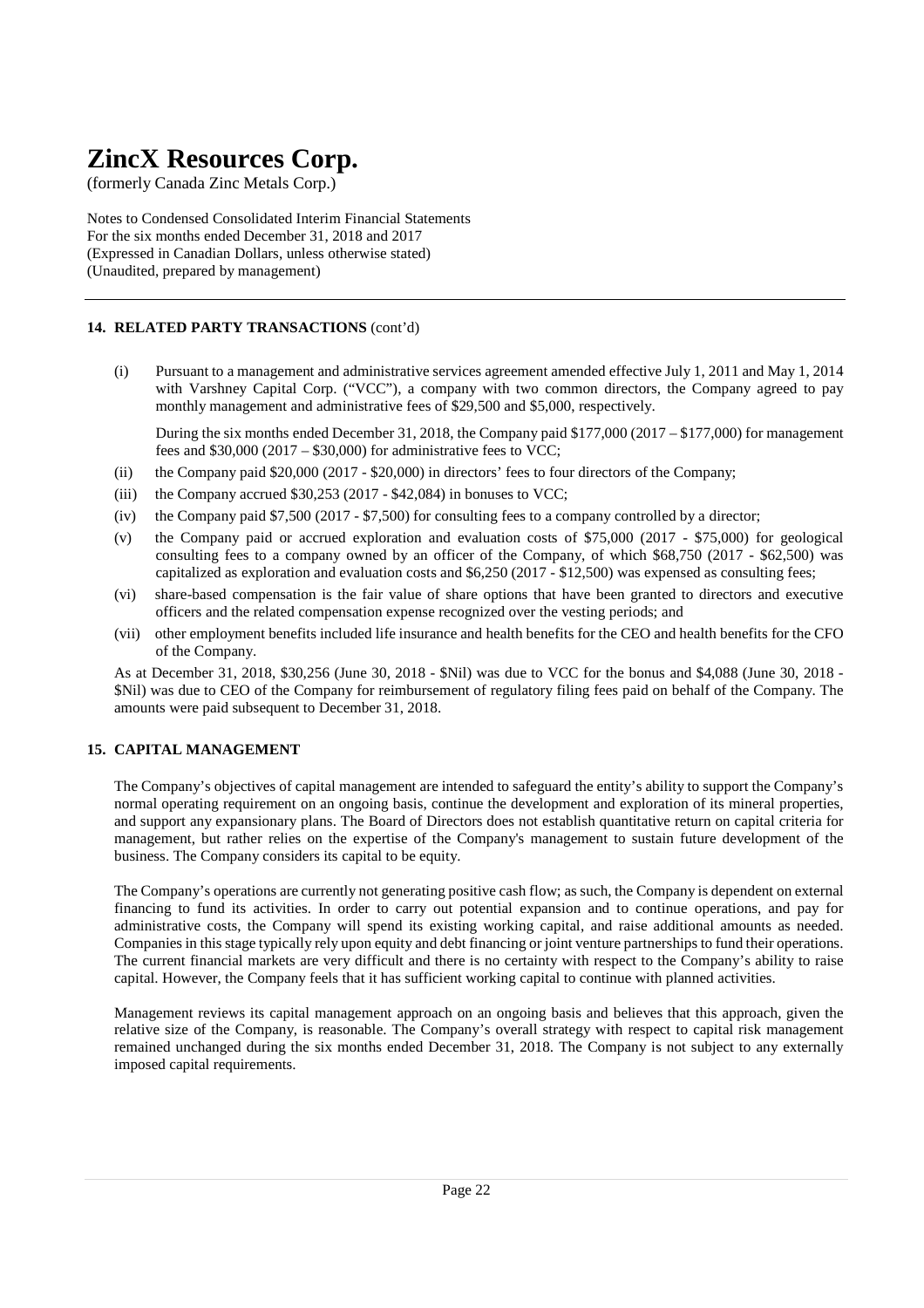(formerly Canada Zinc Metals Corp.)

Notes to Condensed Consolidated Interim Financial Statements For the six months ended December 31, 2018 and 2017 (Expressed in Canadian Dollars, unless otherwise stated) (Unaudited, prepared by management)

### **16. FINANCIAL INSTRUMENTS AND RISK MANAGEMENT**

Fair value estimates of financial instruments are made at a specific point in time, based on relevant information about financial markets and specific financial instruments. As these estimates are subjective in nature, involving uncertainties and matters of significant judgment, they cannot be determined with precision. Changes in assumptions can significantly affect estimated fair values.

The fair value hierarchy establishes three levels to classify the inputs to valuation techniques used to measure fair value. Level 1 inputs are quoted prices (unadjusted) in active markets for identical assets or liabilities. Level 2 inputs are quoted prices in markets that are not active, quoted prices for similar assets or liabilities in active markets, inputs other than quoted prices that are observable for the asset or liability, or inputs that are derived principally from or corroborated by observable market data or other means. Level 3 inputs are unobservable (supported by little or no market activity).

Cash, investments, and marketable securities are carried at fair value using a level 1 fair value measurement. The carrying value of receivables, loan receivable and trade payables and accrued liabilities approximate their fair value because of the short-term nature of these instruments. There have been no changes in these levels during the six months ended December 31, 2018.

#### *Credit Risk*

Credit risk is the risk that one party to a financial instrument will fail to discharge an obligation and cause the other party to incur a financial loss. The Company's primary exposure to credit risk is on its bank deposits of \$1,540,121 and shortterm investments in GICs with the fair value of \$2,525,818. This risk is managed by using major Canadian banks that are high credit quality financial institutions as determined by rating agencies.

The Company's secondary exposure to credit risk is on its receivables. This risk is minimal as receivables consist primarily of refundable government sales taxes and interest accrued on GIC investments.

The Company is exposed to higher credit risk on its loan receivable with the amortized balance of \$123,507 (Note 4) as it is issued under unsecured promissory note. Based on the assessment of the credit risk on the loan, the Company recognized an impairment loss allowance on this amount.

### *Liquidity Risk*

Liquidity risk arises through the excess of financial obligations over available financial assets due at any point in time. The Company's objective in managing liquidity risk is to maintain sufficient readily available reserves in order to meet its liquidity requirements at any point in time. The Company achieves this by maintaining sufficient cash and cash equivalents. As at December 31, 2018, the Company was holding cash deposits of \$1,540,121 to settle current cash liabilities of \$178,576. Management believes it has sufficient funds to meet its current obligations as they become due and to fund its exploration projects and administrative costs.

#### *Market risk*

Market risk is the risk of loss that may arise from changes in market factors such as interest rates, foreign exchange rates, and commodity and equity prices. These fluctuations may be significant and the Company, has exposure to these risks.